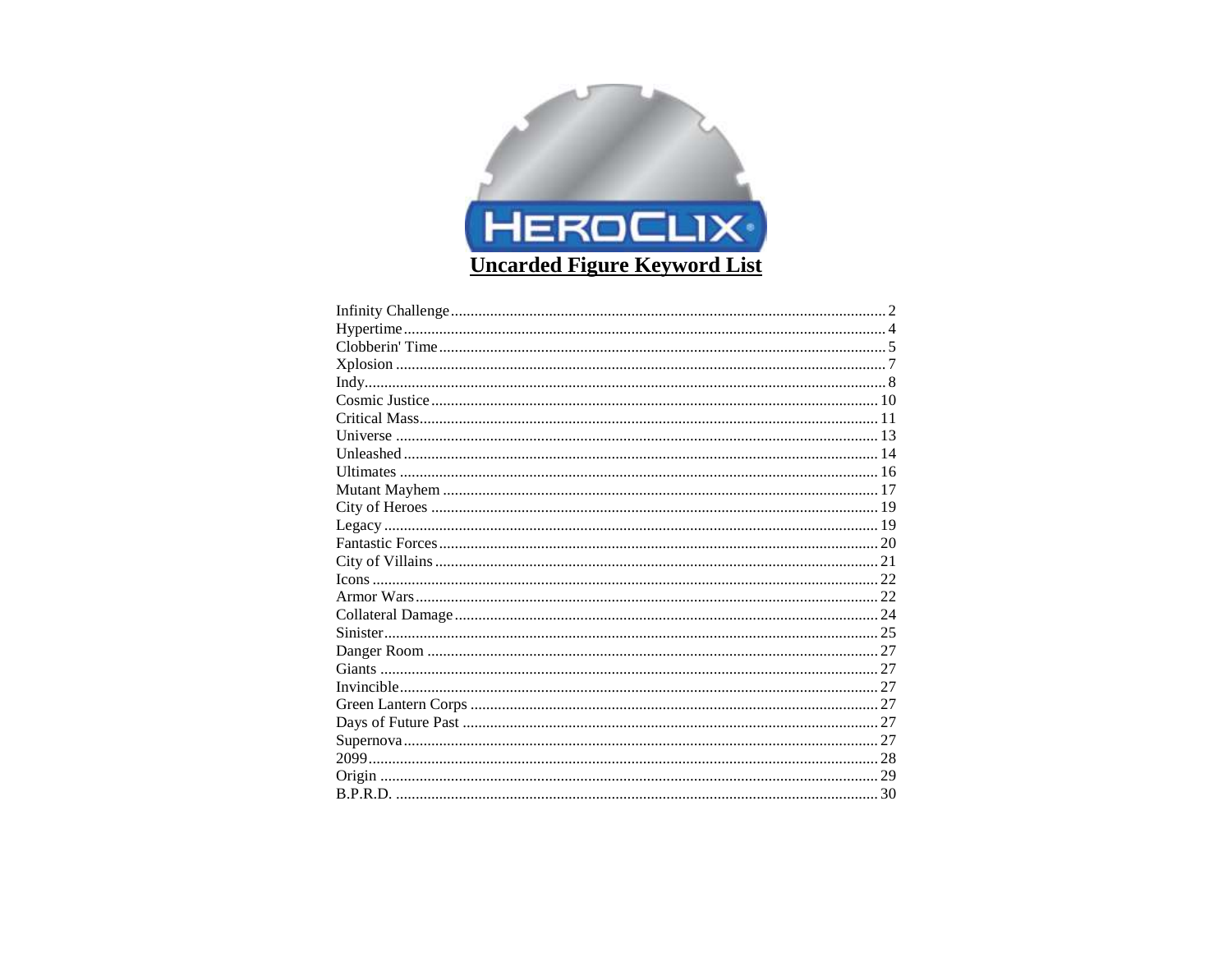#### <span id="page-1-0"></span>*Infinity Challenge*

001 S.H.I.E.L.D. Agen 003 S.H.I.E.L.D. Agent S.H.I.E.L.D. 004 S.H.I.E.L.D. Medic S.H.I.E.L.D., Spy 006 S.H.I.E.L.D. Medic S.H.I.E.L.D. 007 HYDRA Operative HYDRA, Spy 008 HYDRA Operative HYDRA, Soldier 009 HYDRA Operative HYDRA 010 HYDRA Medic HYDRA, Soldier 011 HYDRA Medic HYDRA, Scientist 012 HYDRA Medic HYDRA 013 Thug Brute 014 Thug Brute 015 Thug Brute, Maggia 016 Henchman Maggia 017 Henchman Maggia 018 Henchman Maggia 019 Skrull Agent Skrulls, Spy 020 Skrull Agent Skrulls, Spy 021 Skrull Agent Skrulls, Spy 022 Skrull Warrior Skrulls, Warrior 023 Skrull Warrior Skrulls, Warrior 024 Skrull Warrior Skrulls, Warrior 026 Blad 028 Wolfsbane New Mutants, Teen 029 Wolfsbane 030 Wolfsbane Excalibur 034 Wasp Celebrity 035 Wasp Avengers, Celebrity 040 Boomerang  $\gg$  No Keywords << 041 Boomerang Sinister Syndicate

S.H.I.E.L.D., Soldier 002 S.H.I.E.L.D. Agent S.H.I.E.L.D., Soldier, Spy 005 S.H.I.E.L.D. Medic S.H.I.E.L.D., Soldier, Spy 025 Blade Martial Artist, Warrior Detective, Midnight Sons 027 Blade Midnight Sons, Warrior X -Factor 031 Elektra Martial Artist, Warrior 032 Elektra Martial Artist, Warrior 033 Elektra Martial Artist, S.H.I.E.L.D. 036 Wasp Avengers, Celebrity, Mighty Avengers 037 Constrictor S.H.I.E.L.D., Spy, Masters of Evil 038 Constrictor Masters of Evil, Sinister Syndicate 039 Constrictor Sinister Syndicate, Six Pack

043 Kingpin Martial Artist 045 Kingpin Martial Artist, Ruler 046 Vulture  $\gg$  No Keywords  $\ll$ 047 Vulture Sinister Syndicate 048 Vulture Sinister Syndicate 049 Jean Grey 051 Jean Grey 052 Hobgoblin Martial Artist 058 Hulk Avengers, Brute 059 Hulk Defenders 061 Puppet Master Scientist 062 Puppet Master Psychic, Scientist 063 Puppet Master Psychic 067 Captain Americ 070 Spider-Man 071 Spider-Man 072 Spider-Man 076 Professor Xavier 078 Professor Xavier 079 Juggernaut Mystical, Brute 080 Juggernaut 081 Juggernaut Brute, Excalibur 082 Cyclops 083 Cyclops 084 Cyclops

042 Boomerang Masters of Evil, Sinister Syndicate 044 Kingpin Celebrity, Martial Artist, Ruler X -Men 050 Jean Grey Psychic, Twelve, X -Men X -Factor, X -Men 053 Hobgoblin Martial Artist, Sinister Syndicate 054 Hobgoblin Martial Artist, Sinister Syndicate, Mystical 055 Sabretooth Marauders, Team X, Weapon X 056 Sabretooth Brotherhood of Mutants, Brute, Martial Artist 057 Sabretooth Brotherhood of Mutants, Martial Artist, Weapon X 060 Hulk Brute, Horsemen of Apocalypse, Scientist 064 Annihilus **Animal, Armor, Warrior** 065 Annihilus **Armor, Ruler, Warrior** 066 Annihilus Armor, Cosmic, Ruler a Avengers, Invaders, Soldier 068 Captain America Avengers, Martial Artist, S.H.I.E.L.D. 069 Captain America Avengers, Martial Artist, S.H.I.E.L.D. Reporter, Teen Fantastic Four, Reporter Reporter 073 Wolverine Martial Artist, Soldier, Team X 074 Wolverine **Alpha Flight, Martial Artist, Weapon X, X-Men** 075 Wolverine **Avengers, Martial Artist, X-Men** X -Men 077 Professor Xavier Psychic, Starjammers, X-Men X - Men X -Men X -Factor, X -Men X -Factor, X -Men X -Men

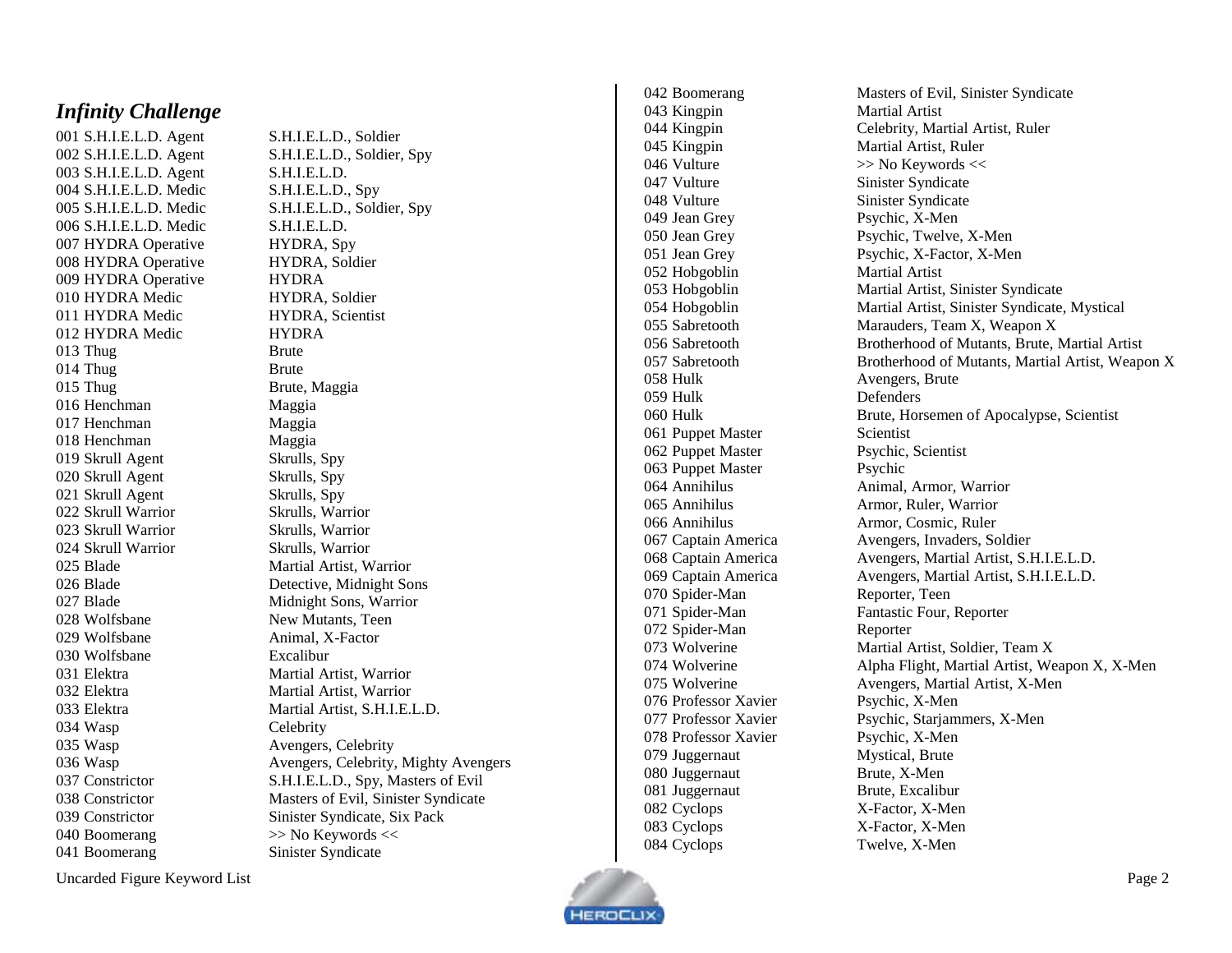Black Panther Avengers, Martial Artist, Ruler 088 Blizzard Scientist Blizzard Thunderbolts Pyro Brotherhood of Mutants Pyro Brotherhood of Mutants Whirlwind Masters of Evil 096 Whirlwind Masters of Evil Daredevil Martial Artist Bullseye Martial Artist Bullseye Martial Artist Scarlet Witch Avengers, Mystical 109 Mr. Hyde Brute, Scientist 110 Mr. Hyde Brute, Scientist 111 Mr. Hyde Brute, Masters of Evil Klaw Masters of Evil, Scientist Klaw Frightful Four, Scientist 115 Controller **Armor**, Scientist Controller Armor, Psychic Controller Armor, Psychic 120 Hercules Avengers, Deity Rogue X-Men Rogue X-Men Magneto Brotherhood of Mutants

 Black Panther Martial Artist, Ruler, Scientist 087 Black Panther Fantastic Four, Martial Artist, Ruler Blizzard Masters of Evil, Thunderbolts Pyro Brotherhood of Mutants, Freedom Force, Reporter Whirlwind Lethal Legion, Masters of Evil Daredevil Martial Artist, Marvel Knights Daredevil Martial Artist, Marvel Knights Bullseye Martial Artist, Thunderbolts Scarlet Witch Avengers, Brotherhood of Mutants Scarlet Witch Avengers, Force Works, West Coast Avengers Quicksilver Avengers, Brotherhood of Mutants Quicksilver Avengers, Inhumans, X-Factor 108 Quicksilver Knights of Wundagore, X-Factor Klaw Frightful Four, Masters of Evil 118 Hercules Avengers, Champions, Deity Hercules Deity, Champions, Heroes for Hire Rogue Brotherhood of Mutants, X-Men Dr. Strange Defenders, Illuminati, Mystical Dr. Strange Defenders, Illuminati, Mystical, Nightstalkers Dr. Strange Illuminati, Midnight Sons, Mystical

 Magneto X-Men Magneto Acolytes, Ruler 135 Ultron Robot, Ruler Firelord Cosmic, Herald Operative #128 HYDRA, Spy Medic #519 HYDRA 155 Knuckles Brute 156 Joey the Snake  $\gg$  No Keywords << Nenora Kree, Ruler, Skrulls Raksor Skrulls, Warrior 160 Rahne Sinclair Animal, X-Men

 Kang Future, Soldier, Warrior Kang Future, Ruler, Soldier, Warrior 132 Kang Future, Ruler, Soldier Ultron Robot, Lethal Legion, Masters of Evil 134 Ultron Robot, Masters of Evil Firelord Cosmic, Herald, Nova Corps Firelord Cosmic, Herald, Warrior Vision Avengers, Robot, West Coast Avengers 140 Quasar Avengers, Cosmic, S.H.I.E.L.D. Thanos Cosmic, Eternal, Infinity Watch, Ruler, Warrior Nightmare Mystical, Psychic, Ruler Wasp Avengers, Celebrity, West Coast Avengers Elektra HYDRA, Martial Artist, S.H.I.E.L.D., The Hand, Warrior Professor Xavier Psychic, Twelve, X-Men Juggernaut Brute, Excalibur, Exemplars, Exiles, Mystical, X-Men Cyclops Martial Artist, Twelve, X-Men Captain America All-Winners Squad, Avengers, Martial Artist, Invaders, Past, S.H.I.E.L.D., Soldier Wolverine Martial Artist, Horsemen of Apocalypse, Soldier, Weapon X, Warrior Spider-Man Celebrity, Martial Artist, Marvel Knights, Reporter, Scientist Gabriel Jones S.H.I.E.L.D., Soldier, Spy Tia Senyaka Detective, S.H.I.E.L.D. Blade Martial Artist, Marvel Knights, Midnight Sons, Nightstalkers 161 Frank Schlichting Frightful Four, Masters of Evil, S.H.I.E.L.D., Sinister Syndicate 162 Fred Myers Masters of Evil, Warrior Wilson Fisk HYDRA, Martial Artist, Ruler

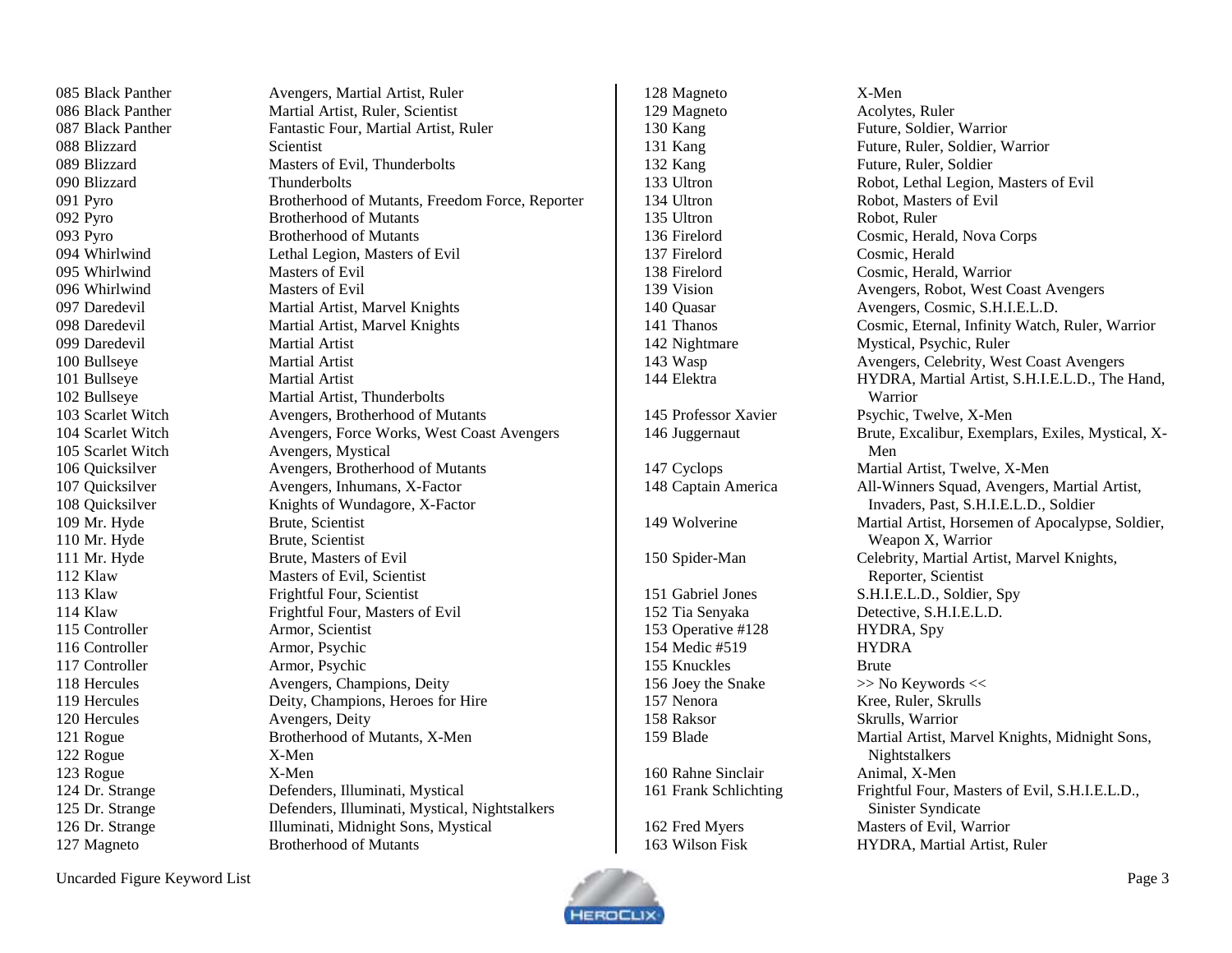164 Adrian Toomes Sinister Syndicate 165 Jean Grey 166 Ned Leeds Reporter

172 Yellowjacket Brute, Scientist 173 Ant 199 Hulk Brute, Monster 999 Spider-Man S01 Sentinel Future, Robot

#### <span id="page-3-0"></span>*Hypertime*

002 Gotham Policeman Gotham City, Police 003 Gotham Policeman Gotham City, Police 004 Metropolis SCU 007 Checkmate Agent Checkmate, Spy 008 Checkmate Agent Checkmate, Spy 009 Checkmate Agent 010 Checkmate Medic Checkmate 011 Checkmate Medi 013 Intergang Agent Intergang, Soldier 014 Intergang Agent Intergang, Metropolis 016 Intergang Medic Intergang 017 Intergang Medic Intergang, Metropolis 018 Intergang Medic Apokolips, Intergang 019 Lackey Metropolis 020 Lackey Intergang 021 Lackey Metropolis 023 Criminal Gotham City 024 Criminal Gotham City 026 Huntress

X -Men 167 Victor Creed Brotherhood of Mutants, Brute, Team X, Weapon X 168 Bruce Banner Brute, Celebrity, Scientist 169 Philip Masters Mystical, Psychic, Scientist 170 Annihilus Armor, Cosmic, Ruler 171 Wolverine Brute, Warrior, X-Men Avengers, Scientist  $>>$  No Keywords  $<<$ 

001 Gotham Policeman Gotham City, Police Metropolis, Police 005 Metropolis SCU Metropolis, Police, Soldier 006 Metropolis SCU Armor, Metropolis, Police Checkmate, Task Force X Checkmate, Spy 012 Checkmate Medic Checkmate, Task Force X 015 Intergang Agent Apokolips, Intergang, Soldier 022 Criminal Gotham City, Metropolis 025 Huntress Gotham City, Martial Artist Birds of Prey, Gotham City, Martial Artist

027 Huntress Birds of Prey, JLA, Justice League International, 028 Robin Gotham City, Kid 029 Robin Gotham City, Teen 034 Harley Quinn Gotham City 035 Harley Quinn Gotham City 036 Harley Quinn Gotham City 037 Catwoman Gotham City 038 Catwoman Gotham City 039 Catwoman 040 Man-Bat 041 Man-Bat 042 Man-Bat 043 Riddler Gotham City 044 Riddler Gotham City 045 Riddler Gotham City 046 Mad Hatter Gotham City 047 Mad Hatter Gotham City 048 Mad Hatter Gotham City 049 T.O. Morrow Scientist 050 T.O. Morrow Scientist 051 T.O. Morrow Scientist 052 Aquaman Atlantis 058 Booster Gold Future, Metropolis 060 Booster Gold

Martial Artist 030 Robin Gotham City, Martial Artist, Teen 031 Hawkman Justice League of America, Past 032 Hawkman Police, Justice League of America 033 Hawkman Justice Society, Justice League of America **Gotham City** Animal, Gotham City Animal, Gotham City Animal, Gotham City, Monster 053 Aquaman Atlantis, Justice League of America, Ruler 054 Aquaman Atlantis, Justice League of America, Ruler 055 Blue Beetle Martial Artist, Scientist 056 Blue Beetle Justice League International, L.A.W., Martial Artist 057 Blue Beetle Extreme Justice, Super Buddies, Martial Artist 059 Booster Gold Future, Justice League International Extreme Justice, Justice League International, Super Buddies 061 Nightwing Gotham City, Martial Artist, Teen, Teen Titans 062 Nightwing Bludhaven, Martial Artist, Police 063 Nightwing Bludhaven, Gotham City, Martial Artist, Police 064 Changeling **Animal, Celebrity, Doom Patrol, Teen** 065 Changeling Animal, Teen, Teen Titans 066 Changeling Animal, Teen Titans

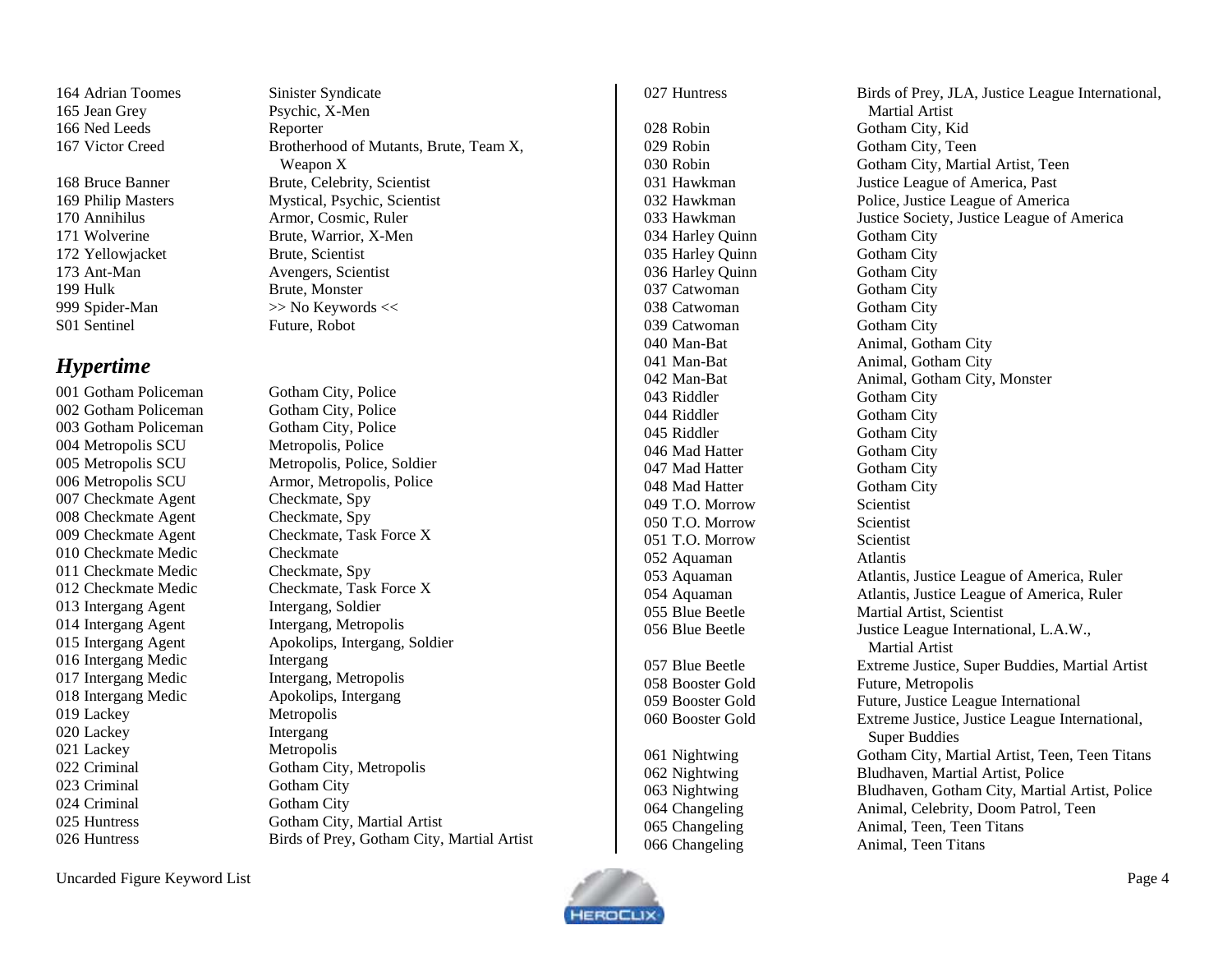067 Steel Armor, Metropolis 069 Steel Armor, Metropolis 073 Solomon Grundy Brute, Gotham City 075 Solomon Grundy Brute, Opal City 076 Black Manta Legion of Doom 077 Black Manta Injustice League 079 Weather Wizard Rogues 081 Weather Wizard Rogues 083 Clayface III Brute, Gotham City 084 Clayface III Brute, Gotham City 085 Hawk Teen 086 Hawk Brute, Teen Titans 088 Dove Mystical 089 Dove Mystical 090 Dove Mystical, Teen Titans 091 Bane  $\gg$  No Keywords  $\ll$ 092 Bane Brute, Gotham City 093 Bane Brute, Gotham City 094 Doomsday Monster 095 Doomsday Brute 097 Joker Gotham City 101 Plastic Man Detective, JLA 102 Plastic Man JLA 104 Flash JLA, Teen Titans 105 Flash Central City, JLA

 Steel Armor, JLA, Metropolis Gorilla Grodd Animal, Psychic, Ruler Gorilla Grodd Animal, Injustice League, Psychic Gorilla Grodd Animal, Injustice League, Ruler Solomon Grundy Brute, Injustice League 078 Black Manta Injustice League, Legion of Doom 080 Weather Wizard Injustice League, Rogues 082 Clayface III Gotham City, Mud Pack Hawk Brute, Mystical, Teen Titans Doomsday Brute, Monster, Metropolis Joker Gotham City, Injustice League 099 Joker Gotham City, Monster Plastic Man Detective, Freedom Fighters Flash Central City, Justice League Europe Batman Detective, Gotham City 107 Batman Gotham City, Martial Artist Batman Detective, JLA, Martial Artist Superman Metropolis, Reporter

110 Superman Metropolis 111 Superman JLA, Metropolis 112 Arcane Mystical, Scientist 113 Arcane Mystical, Scientist 114 Arcane Mystical, Scientist 116 Swamp Thing Monster, Mystical 117 Swamp Thing Monster, Mystical 118 Brainiac 13 Future, Metropolis, Robot 119 Brainiac 13 Metropolis, Robot 120 Brainiac 13 Injustice League, Robot 121 Parasite Brute, Metropolis 125 The Key Intergang, Scientist 126 Joker Celebrity, Gotham City 130 Superman Metropolis 131 Carter Hall Mystical, Justice Society 132 Dr. Harleen Quinzel Gotham City, Scientist 135 Eddie Nashton Gotham City 136 Jervis Tetch Gotham City 137 Thomas Oscar Morrow Future, Scientist

## <span id="page-4-0"></span>*Clobberin' Time*

 S.H.I.E.L.D. Trooper S.H.I.E.L.D., Soldier S.H.I.E.L.D. Trooper S.H.I.E.L.D., Soldier S.H.I.E.L.D. Trooper S.H.I.E.L.D. S.H.I.E.L.D. Sniper S.H.I.E.L.D., Spy

115 Swamp Thing Scientist, Monster, Mystical Desaad Apokolips, New Gods, Scientist Darkseid Apokolips, Cosmic, New Gods, Ruler Commissioner Gordon Detective, Gotham City, Police Catwoman Birds of Prey, Detective, Martial Artist Flash Central City, Justice Society, Past Batman Brute, Future, Gotham City, Warrior Selina Kyle Gotham City, Martial Artist Kirk Langstrom Gotham City, Monster, Scientist 138 Arthur Curry **Atlantis, Justice League of America, Ruler**  Ted Kord Birds of Prey, Justice League International, Martial Artist, Scientist, Super Buddies Michael Jon Carter Extreme Justice, Future, Metropolis, Justice League International, Super Buddies Superman Justice League of America, JLA, Metropolis, Reporter 999 Batman  $\gg$  No Keywords << D01Sinestro Green Lantern Corps, Sinestro Corps

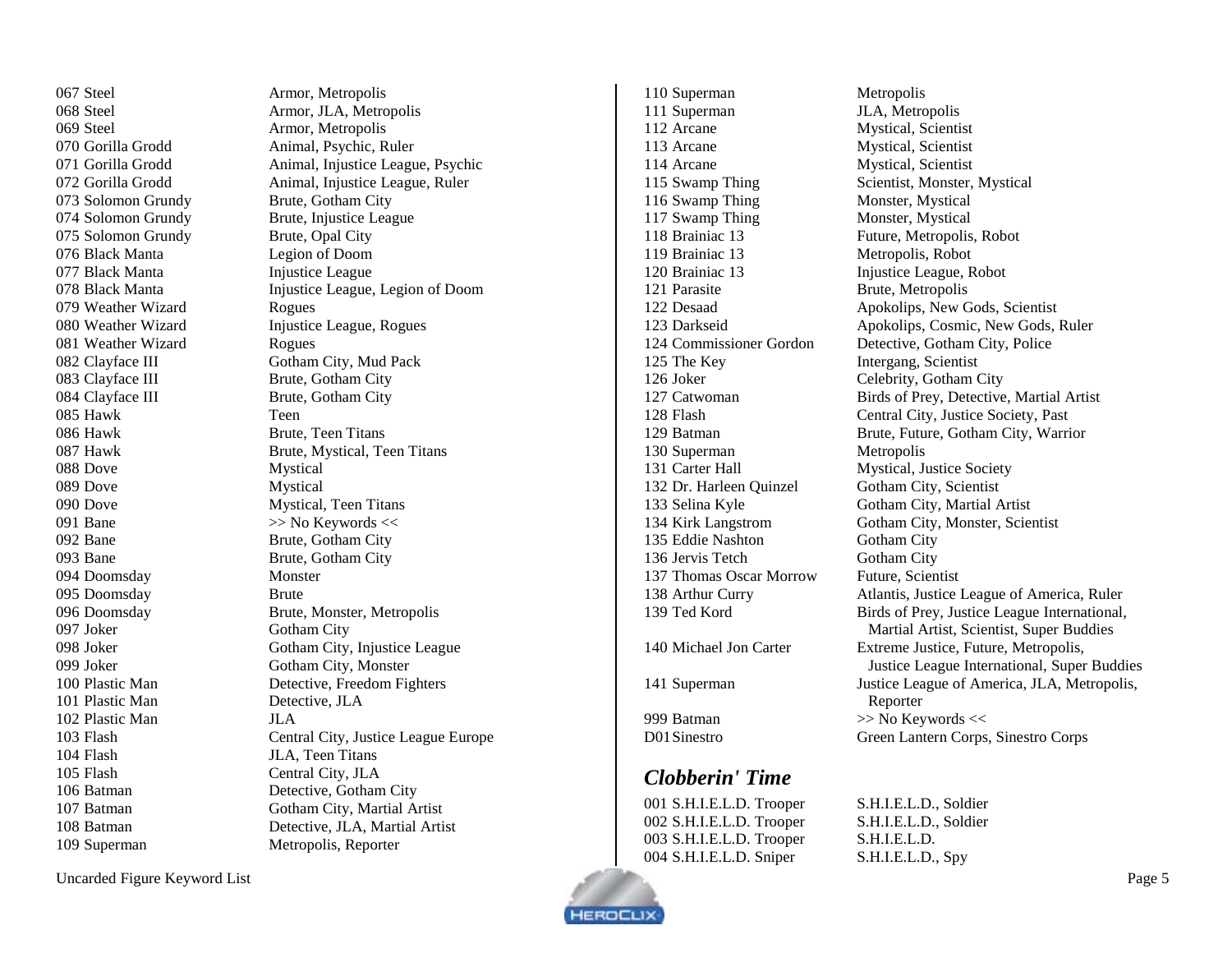S.H.I.E.L.D. Sniper S.H.I.E.L.D. S.H.I.E.L.D. Sniper S.H.I.E.L.D., Spy Mandroid Armor Armor, S.H.I.E.L.D. Mandroid Armor Armor, S.H.I.E.L.D. 010 A.I.M. Agent A.I.M., Scientist 011 A.I.M. Agent A.I.M., Scientist 012 A.I.M. Agent A.I.M., Scientist 013 A.I.M. Medic A.I.M., Scientist 014 A.I.M. Medic A.I.M. Scientist 015 A.I.M. Medic A.I.M., Scientist Skrull Commando Skrulls, Soldier Skrull Commando Skrulls, Soldier Skrull Commando Skrulls, Soldier Vampire Lackey Brute, Mystical Vampire Lackey Brute, Mystical Vampire Lackey Mystical 022 Black Cat  $\gg$  No Keywords << 024 Black Cat Animal, Mystical Doombot Armor, Robot Doombot Armor, Robot Doombot Armor, Robot, Ruler Avalanche Brotherhood of Mutants Toad Brotherhood of Mutants Toad Brotherhood of Mutants 040 Elektra Martial Artist, The Hand 043 Invisible Girl Fantastic Four Invisible Woman Celebrity, Fantastic Four 046 Thing Brute, Fantastic Four 047 Thing Fantastic Four

 Mandroid Armor Armor, Police, S.H.I.E.L.D. 023 Black Cat Heroes for Hire, Marvel Knights 025 Yellowiacket Femizons, Masters of Evil Yellowjacket Avengers, Femizons, Masters of Evil 027 Yellowjacket Future, Guardians of the Galaxy Avalanche Brotherhood of Mutants, Freedom Force Avalanche Brotherhood of Mutants, X-Corps Blob Brotherhood of Mutants, Brute Blob Brotherhood of Mutants, Freedom Force Blob Brotherhood of Mutants, Brute, X-Corps Toad Animal, Brotherhood of Mutants Elektra Martial Artist, The Hand, Warrior Elektra Martial Artist, The Hand, Warrior Invisible Girl Avengers, Fantastic Four

049 Human Torch Fantastic Four, Teen Human Torch Fantastic Four 052 Hawkeye Avengers Black Widow Martial Artist, Spy Blastaar Cosmic, Warrior Blastaar Cosmic, Warrior 060 Blastaar Ruler, Warrior 078 Doctor Octopus Scientist 082 She-Hulk Brute She-Hulk Fantastic Four She-Hulk Avengers 088 Spiderman Monster Super Skrull Skrulls, Soldier, Spy

 Thing Celebrity, Fantastic Four Human Torch Celebrity, Fantastic Four 053 Hawkeye Avengers, West Coast Avengers 054 Hawkeye Avengers, Thunderbolts Black Widow Avengers, Champions, Martial Artist, S.H.I.E.L.D. Black Widow Champions, Martial Artist, Marvel Knights Thor Avengers, Asgardian, Deity Thor Asgardian, Avengers, Deity, Thor Corps Thor Asgardian, Avengers, Deity, Ruler Sandman Frightful Four, Sinister Syndicate Sandman Frightful Four, Sinister Syndicate Sandman Avengers, Sinister Syndicate, Wild Pack Logan Brute, Soldier, Warrior Logan Madripoor, Martial Artist, Warrior Logan Fantastic Four, Martial Artist, Warrior Mr. Fantastic Fantastic Four, Scientist Mr. Fantastic Celebrity, Fantastic Four, Scientist Mr. Fantastic Fantastic Four, Scientist, Ruler Dr. Doom Armor, Mystical, Ruler, Scientist Dr. Doom Armor, Mystical, Ruler, Scientist Dr. Doom Armor, Mystical, Politician, Ruler, Scientist 076 Doctor Octopus Scientist, Sinister Syndicate Doctor Octopus Masters of Evil, Scientist, Sinister Syndicate 079 White Queen Hellfire Club, Psychic White Queen Hellfire Club, Hellions, Psychic White Queen Generation X, Hellfire Club, Psychic 085 Nightcrawler Martial Artist, X-Men Nick Fury Politician, Soldier, Spy Moondragon Cosmic, Infinity Watch, Martial Artist, Psychic Mojo Celebrity, Monster, Ruler

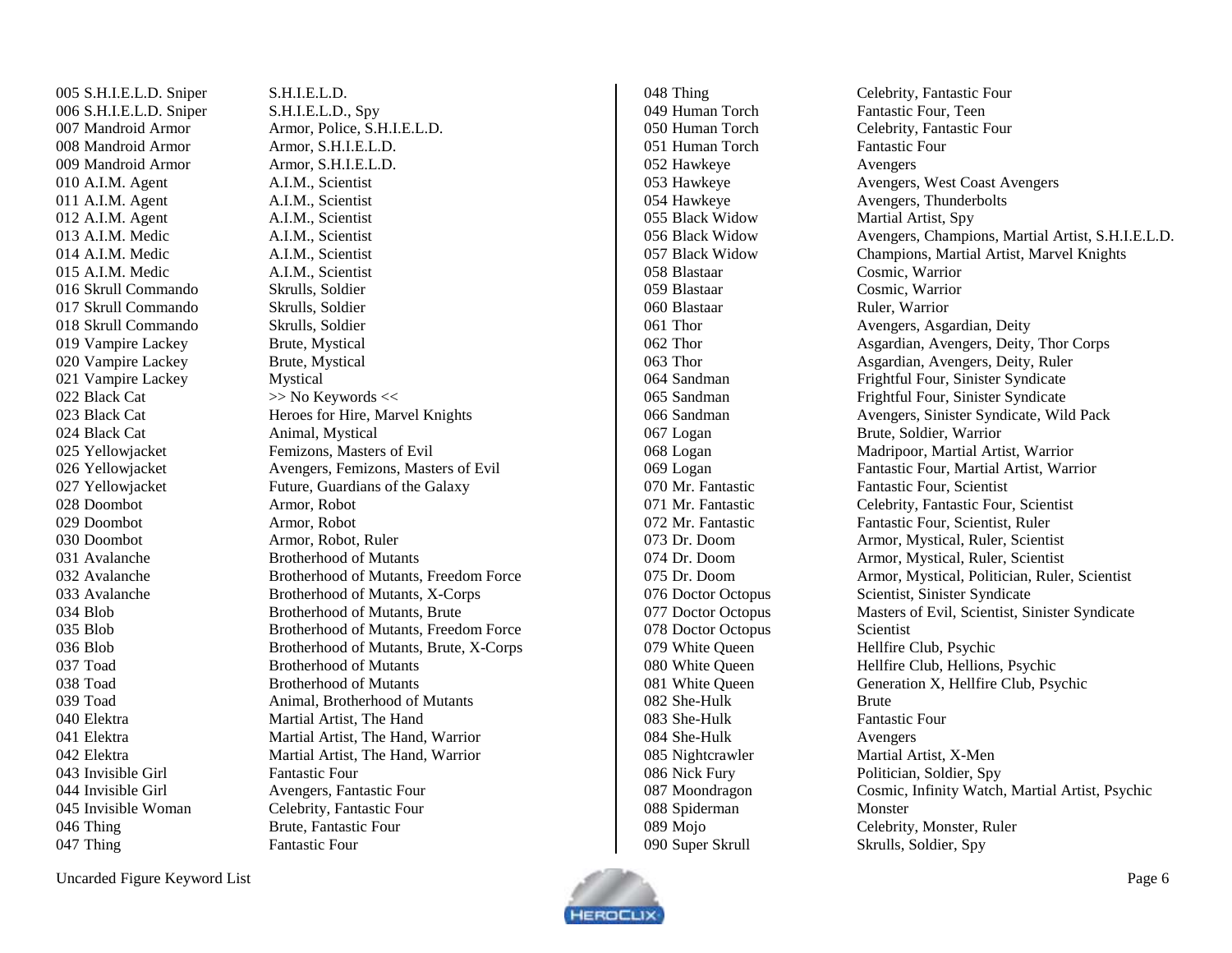094 Mr. Fixit Brute 101 Clay Quartermain S.H.I.E.L.D., Spy George Tarleton A.I.M., Scientist Scientist Supreme A.I.M., Scientist Paibok Skrulls, Spy, Warrior

Blastaar of Baluur Brute, Ruler, Warrior

## <span id="page-6-0"></span>*Xplosion*

001 Con Artist >> No Keywords << 002 Con Artist >> No Keywords << 003 Con Artist >> No Keywords << 010 SWAT Officer Police 011 SWAT Officer Police 012 SWAT Officer Police, Soldier SWAT Specialist Police 014 SWAT Specialist Police, Soldier

 Red Skull HYDRA, Politician, Soldier Spiral Brotherhood of Mutants, Mystical, Future, Robot Titania Brute, Femizons, Frightful Four, Masters of Evil Medusa Fantastic Four, Frightful Four, Inhumans, Ruler Enchantress Asgardian, Masters of Evil, Mystical Laura Brown HYDRA, S.H.I.E.L.D., Spy Agent Beaulieu Armor, S.H.I.E.L.D., Soldier Rachel Van Helsing Detective, Midnight Sons, Mystical Felicia Hardy Martial Artist, Marvel Knights 109 Rita DeMara Avengers, Future, Guardians of the Galaxy, Masters of Evil Doctor Doom Armor, Mystical, Politician, Ruler, Scientist Dominic Petros Brotherhood of Mutants, X-Corps Fred J. Dukes Brotherhood of Mutants, X-Corps Mortimer Toynbee Brotherhood of Mutants Elektra Natchios Martial Artist, The Hand, Warrior Sue Storm Celebrity, Fantastic Four Benjamin J. Grimm Celebrity, Fantastic Four Johnny Storm Celebrity, Fantastic Four Clint Barton Avengers, Great Lakes Avengers, Thunderbolts Natasha Romanoff Champions, Martial Artist, Spy, S.H.I.E.L.D.

 Hand Ninja Martial Artist, Past, The Hand Hand Ninja Martial Artist, The Hand, Warrior Hand Ninja Martial Artist, The Hand, Warrior Hand Ninja Martial Artist, Past, The Hand Hand Ninja Martial Artist, Spy, The Hand Hand Ninja Martial Artist, Spy, The Hand

016 Paramedic Police 017 Paramedic Police 018 Paramedic  $\gg$  No Keywords << Typhoid Mary Martial Artist Typhoid Mary Brute, Martial Artist Typhoid Mary Psychic, Warrior Boom-Boom Fallen Angels, Teen Shadowcat Teen, X-Men Shadowcat Teen, New Mutants Madame Masque Maggia, Scientist 043 Doc Samson Scientist 044 Doc Samson Scientist 045 Doc Samson Scientist Scorpion Armor, Detective Scorpion Armor Abomination Brute, Spy Abomination Brute, Monster Abomination Brute, Monster Crimson Dynamo Armor, Scientist Crimson Dynamo Armor, Spy 055 Beast Avengers, X-Men

 SWAT Specialist Police, Spy Destiny Brotherhood of Mutants, Past, Psychic Destiny Brotherhood of Mutants, Psychic Destiny Brotherhood of Mutants, Freedom Force, Psychic Boom-Boom New Mutants, Teen, X-Factor 027 Meltdown X-Force, Weapon X, Nextwave Mystique Brotherhood of Mutants, Detective, Past Mystique Brotherhood of Mutants, Marauders, Spy, X-Factor Mystique Brotherhood of Mutants, Freedom Force, Spy, X-Corps Viper HYDRA, Martial Artist, Serpent Society Viper HYDRA, Madripoor, Martial Artist, Ruler Viper Hellfire Club, HYDRA, Madripoor, Martial Artist Shadowcat Excalibur, S.H.I.E.L.D., X-Men Iceman Champions, Defenders, X-Men Iceman Defenders, X-Factor, X-Men Iceman Twelve, X-Factor, X-Men Madame Masque Maggia, Robot, Scientist Madame Masque Avengers, Maggia, Robot Scorpion Armor, Sinister Syndicate Crimson Dynamo Armor, Scientist, Spy, Titanic Three

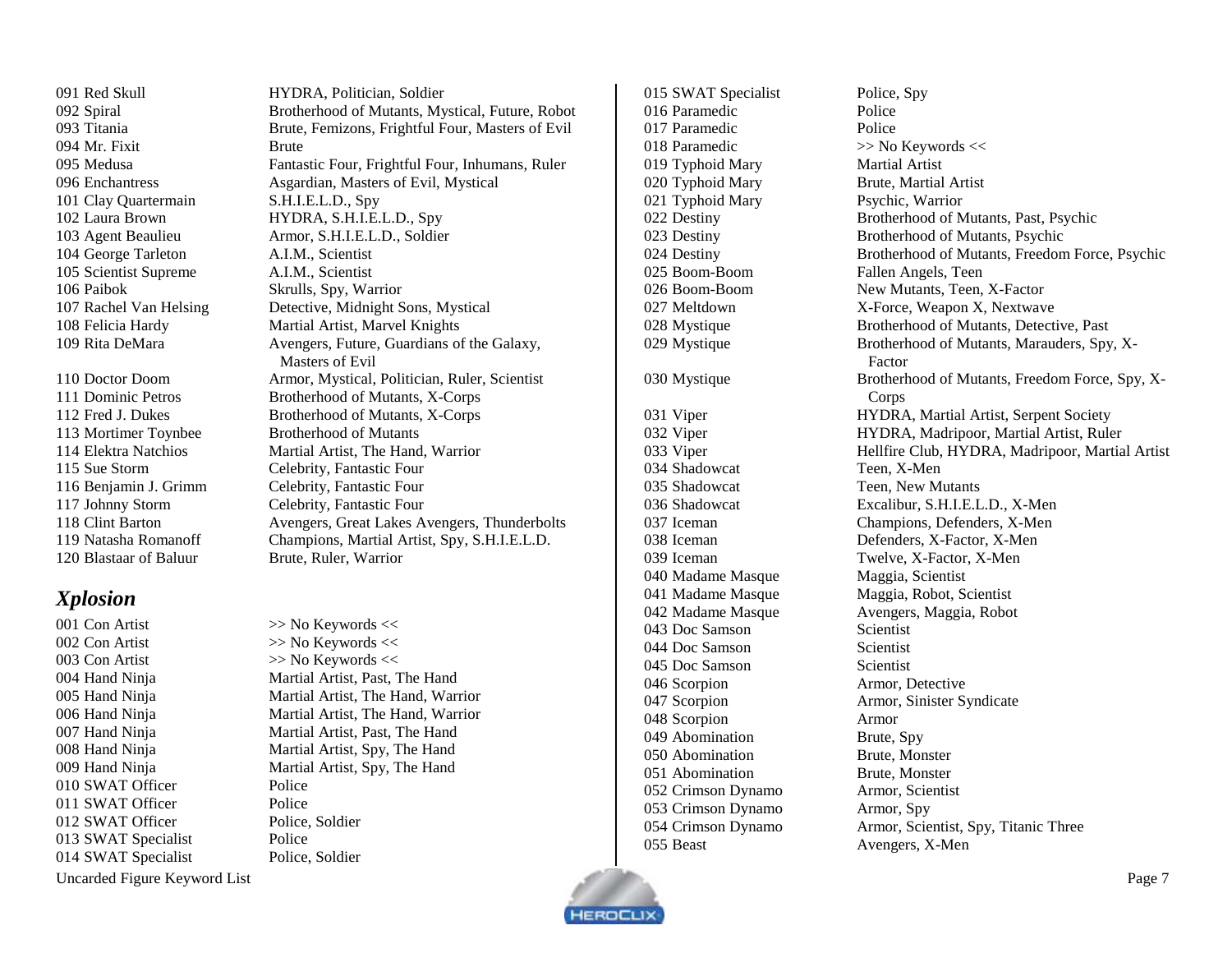057 Beast Scientist, X-Men 061 Daredevil Martial Artist 064 Taskmaster Martial Artist Silver Samurai HYDRA, Warrior Gambit Marauders, X-Men 071 Gambit Martial Artist, X-Men 074 Mandarin Martial Artist, Scientist Mandarin Martial Artist, Scientist Colossus Armor, X-Men 081 Colossus Acolytes, Armor, X-Men Storm Deity, Morlocks, X-Men Storm Twelve, X-Men 085 Shadowcat Animal, Teen, X-Men Deathbird Shi'ar, Warrior Apocalypse Mutant, Past, Warrior Green Goblin Brute, Monster, Scientist 090 The Leader Psychic, Scientist Sauron Animal, Psychic 092 Lady Deathstrike Reavers, Robot, Warrior Spider-Man Marvel Knights, Scientist 094 Hulk Brute, Monster Phoenix Cosmic, Psychic, X-Men

 Beast Defenders, Scientist 058 Psylocke Psychic, The Hand, X-Men Psylocke Martial Artist, Psychic, The Hand Psylocke Martial Artist, Psychic, The Hand, X-Men Daredevil Defenders, Martial Artist, Warrior Daredevil Detective, Martial Artist, Marvel Knights 065 Taskmaster Frightful Four, Martial Artist 066 Taskmaster Agency X, Martial Artist, Thunderbolts Silver Samurai Big Hero 6, Martial Artist, Warrior Silver Samurai Armor, HYDRA, Martial Artist, Warrior Gambit Horsemen of Apocalypse, X-Men Mandarin Martial Artist, Ruler, Scientist 076 Iron Man Armor, Avengers, Celebrity, Scientist 077 Iron Man Armor, S.H.I.E.L.D., Scientist 078 Iron Man Armor, West Coast Avengers, Force Works, **Scientist** 080 Colossus Acolytes, Armor, Excalibur, X-Men Storm Hellfire Club, X-Men, X.S.E. Elektra Martial Artist, Marvel Knights, Warrior Weapon X Alpha Flight, Brute, Weapon X, X-Men 201 Sarah St. John  $\gg$  No Keywords  $\ll$ 

 Sammy Liebman Police, Soldier 205 Frank Gunzer Police, Soldier 206 Jane Foster Police 211 Madame Hydra Hydra, Martial Artist 214 Whitney Frost Maggia, Scientist Dr. Leonard Samson Celebrity, Scientist 217 Emil Blonsky Brute, Monster, Spy Betsy Braddock Martial Artist, Psychic, The Hand, Warrior

#### <span id="page-7-0"></span>*Indy*

001 Asleigh Ruler, Warrior Asleigh Warrior Asleigh Ruler, Warrior Saurian Trooper Brute, Soldier Saurian Trooper Brute, Soldier Saurian Trooper Soldier Sydney Savage Danger Girls, Spy Sydney Savage Danger Girls, Spy Sydney Savage Danger Girls, Spy Johnny Alpha Future, Warrior Judge Hershey Future, Police

 Kirigi Brute, Martial Artist, Mystical, The Hand Elektra Martial Artist, The Hand, Warrior 207 Mary Walker Martial Artist, Psychic, Warrior Irene Adler Brotherhood of Mutants, Past, Psychic Tabitha Smith Nextwave, New Mutants, Teen, X-Factor 210 Raven Darkholme Brotherhood of Mutants, Martial Artist, Spy Kitty Pryde Excalibur, Martial Artist, Teen, X-Men Bobby Drake Champions, Defenders, X-Factor, X-Men Mac Gargan Detective, Sinister Syndicate Dimitri Bukharin Armor, Spy, Supreme Soviets Hank McCoy Avengers, Scientist, X-Factor, X-Men

 Tomoe Martial Artist, Warrior Tomoe Martial Artist, Warrior Tomoe Martial Artist, Warrior Scarab Celebrity, Martial Artist, Noh Scarab Celebrity, Martial Artist, Noh Scarab Celebrity, Noh, Warrior Tiger Lily Celebrity, Martial Artist, Noh Tiger Lily Celebrity, Martial Artist, Noh Tiger Lily Celebrity, Martial Artist, Noh Johnny Alpha Future, Psychic, Soldier Johnny Alpha Future, Soldier, Warrior

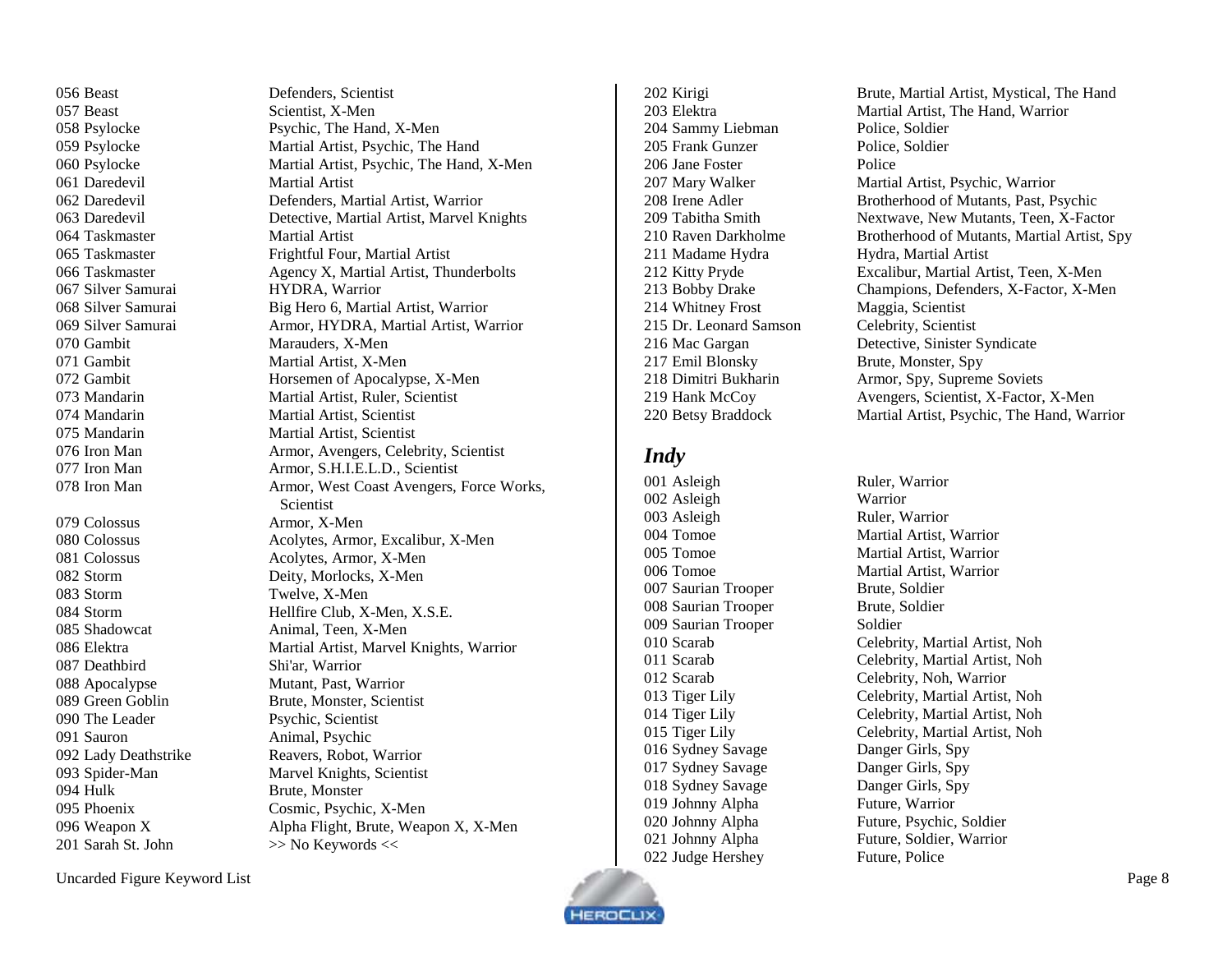023 Judge Hershey Future, Police, Politician 025 Aphrodite IX Robot, Soldier 026 Aphrodite IX Robot, Soldier, Spy 027 Aphrodite IX Robot, Spy 028 Magdalena Mystical, Warrior Magdalena Mystical, Warrior Magdalena Mystical, Warrior Lobster Johnson B.P.R.D., Mystical Arwyn Warrior Arwyn Warrior Arwyn Warrior 040 Boon Martial Artist 043 Ian Nottingham Soldier, Warrior Ian Nottingham Mystical, Warrior Ian Nottingham Mystical, Warrior 046 The Darkness Brute, Mystical 047 The Darkness Brute, Mystical Natalia Kassle Danger Girls, Spy Natalia Kassle Danger Girls, Spy Bron Brute, Ruler, Warrior Bron Brute, Ruler, Warrior Bron Brute, Warrior Yukio Mystical, Spy Yukio Mystical, Spy Yukio Mystical

024 Judge Hershey Future, Police, Politician Arashi Martial Artist, Warrior Arashi Martial Artist, Warrior Arashi Martial Artist, Warrior Lobster Johnson B.P.R.D., Detective, Past Lobster Johnson B.P.R.D., Detective, Past Boon Martial Artist, Mystical Boon Martial Artist, Mystical 048 The Darkness Armor, Brute, Mystical Natalia Kassle Hammer Empire, Spy Major Maxim Hammer Empire, Soldier Major Maxim Hammer Empire, Soldier Major Maxim Hammer Empire, Soldier Shi Martial Artist, Warrior Shi Martial Artis t, Warrior Shi Martial Artist, Warrior Witchblade Detective, Mystical, Police Witchblade Detective, Mystical, Police

070 Judge Dredd Future, Police Judge Dredd Future, Police Judge Dredd Future, Police 078 Kabuki Martial Artist, Warrior Death Demon Death Demon Mystical, Martial Artist Rasputin Mystical, Past Rasputin Mystical 084 Rasputin Mystical<br>
085 Samandahl Rev >> No Keywords << 085 Samandahl Rey Arwyn Warrior Shi Martial Artist, Warrior Judge Anderson Future, Police, Psychic Judge Death Future, Monster, Police 094 Angelus Mystical, Warrior Cyblade Cyberforce, Robot 097 Brit City Judge Future, Police Brit City Judge Future, Police 099 Brit City Judge Future, Police Stix Brute, Futur e Stix Brute, Future Stix Future 103 Wulf Sternhammer Future, Past, Warrior 104 Wulf Sternhammer Future, Past, Warrior 105 Wulf Sternhammer Future, Past, Warrior Torquemada Future, Police, Soldier 107 Torquemada Future, Ruler<br>108 Torquemada Brute, Future,

 Witchblade Detective, Mystical, Police, Warrior Hellboy B.P.R.D., Mystical, Past, Soldier Hellboy B.P.R.D., Celebrity, Mystical Hellboy B.P.R.D., Mystical, Warrior 073 Abbey Chase Danger Girls, Martial Artist Abbey Chase Danger Girls, Martial Artist, Spy Abbey Chase Danger Girls, Martial Artist, Spy Kabuki Celebrity, Martial Artist, Noh, Warrior Kabuki Celebrity, Martial Artist, Noh, Warrior Mystical, Warrior Death Demon Mystical, Martial Artist, Warrior Hellboy B.P.R.D., Brute, Monster, Mystical Hecate Deity, Monster, Mystical Abbey Chase Danger Girls, Martial Artist, Spy Witchblade Armor, Detectiv e, Mystical, Police Siamese Celebrity, Martial Artist, Noh, Robot Brute, Future, Ruler

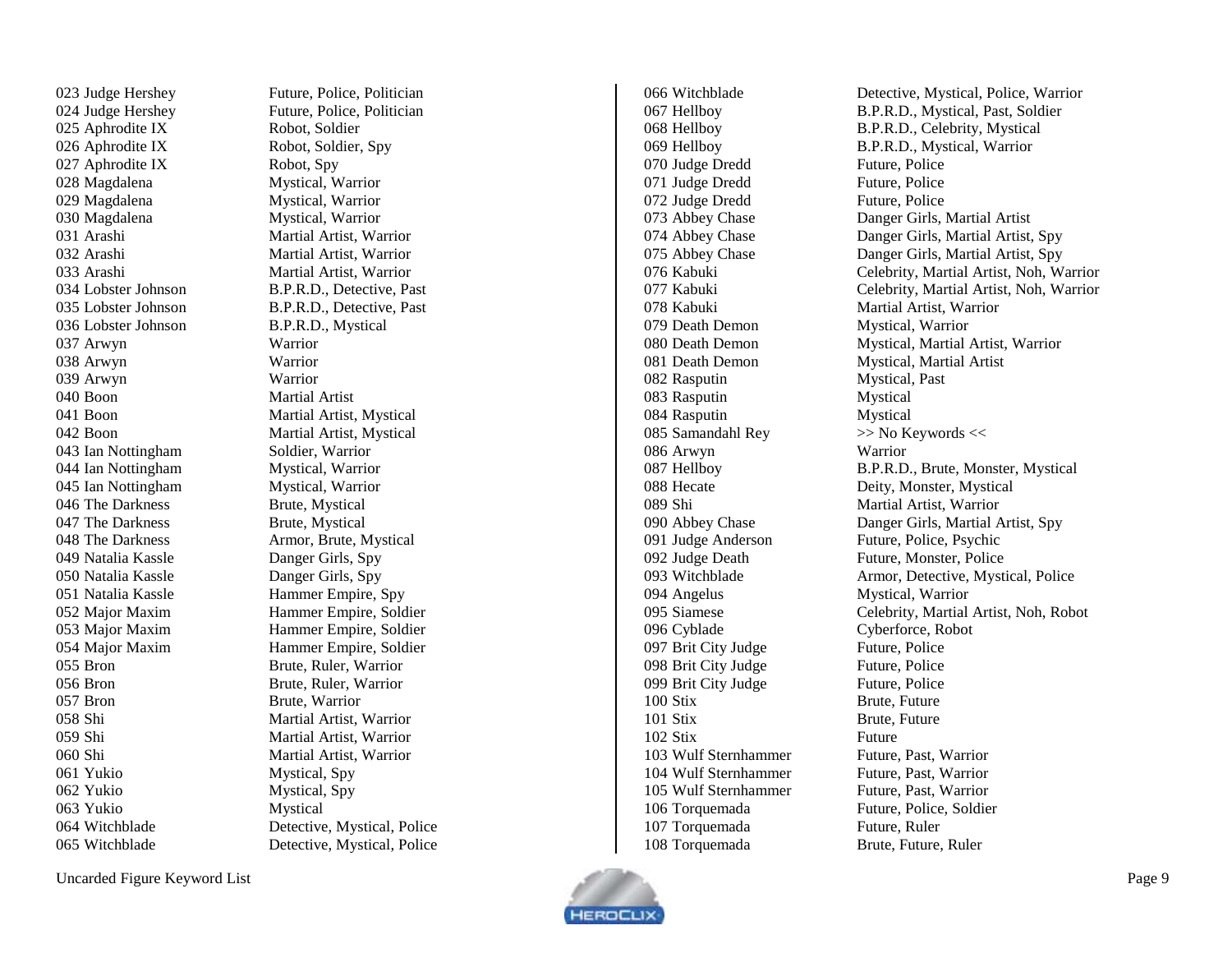Nemesis Future, Mystical, Warrior Nemesis Future, Mystical, Warrior Nemesis Future, Mystical, Warrior 112 Judge Fire Future, Monster, Police 113 Judge Fire Future, Monster, Police 114 Judge Fire Future, Monster, Police Judge Mortis Future, Monster, Police 116 Judge Mortis Future, Monster, Police 117 Judge Mortis Future, Monster, Police 118 Judge Fear Future, Monster, Police 119 Judge Fear Future, Monster, Police 120 Judge Fear Future, Monster, Police Princess Ashleigh Tomoe Gozan Martial Artist, Warrior 203 Bajounte-Ka Keiko Martial Artist, Noh, Warrior Akemi Celebrity, Martial Artist, Noh Spec Ops Savage Danger Girls, Soldier, Spy Search/Destroy Agent Alpha Future, Soldier, Warrior Barbara Hershey Future, Police, Politician 209 Aphrodite IX Robot, Soldier, Spy 210 Sister Magdalena Mystical, Warrior 211 Mashahiro Arashi Martial Artist, Warrior Lobster Johnson B.P.R.D., Detective, Past Witchblade Armor, Detectiv e, Mystical, Police Boon Martial Artist, Mystical Arwyn Warrior Johnny Alpha Future, Warrior Judge Dredd Future, Police

#### <span id="page-9-0"></span>*Cosmic Justice*

Uncarded Figure Keyword List Page 10 Easy Company Soldier Past, Soldier Easy Company Soldier Past, Soldier Easy Company Soldier Past, Soldier Easy Company Medic Past, Soldier Easy Company Medic Past, Soldier Easy Company Medic Past, Soldier Parademon Scout Apokolips, Soldier Parademon Scout Apokolips, New Gods Parademon Scout Apokolips, Spy Parademon Warrior Apokolips, Secret Six, Warrior Parademon Warrior Apokolips, New Gods, Warrior Parademon Warrior Apokolips, Secret Six, Warrior

Ruler, Warrior Brute, Soldier

 Lex Corp Security Metropolis Lex Corp Security Metropolis 016 Lex Corp Battlesuit Lex Corp Battlesuit Armor, Metropolis Lex Corp Battlesuit Armor, Metropolis Sgt. Rock Past, Soldier Sgt. Rock Past, Soldier 023 Penguin Gotham City 024 Penguin Gotham City Manhunter Robot 028 Fury Monster 029 Fury Monster Fury Monster 033 Poison Ivy Gotham City 036 Black Canary Troia Amazon, Mystical

 Lex Corp Security Metropolis, Police Armor, Metropolis Sgt. Rock Past, Politician, Soldier, Suicide Squad Penguin Gotham City, Injustice League Manhunter Green Lantern Corps, Robot Manhunter Green Lantern Corps, Robot 031 Poison Ivy Gotham City, Scientist, Secret Society of Super Villains Poison Ivy Gotham City, Injustice Gang Black Canary Gotham City, Justice Society Black Canary Justice League of America, Justice League International, Martial Artist, Star City Birds of Prey, Detective, Justice League, Martial Artist Green Arrow Justice League of America, Star City Green Arrow Justice League of America, Star City Green Arrow Justice League Elite, Star City Troia Amazon, Teen, Teen Titans Troia Amazon, Mystical, Teen Titans Cosmic Boy Future, Legion of Super Heroes, Teen Cosmic Boy Future, Legion of Super Heroes, Teen Cosmic Boy Future, Legion of Super Heroes 046 Live Wire Future, Legion of Super Heroes, Teen 047 Live Wire Future, Legion of Super Heroes, Teen 048 Live Wire Future, Legion of Super Heroes Saturn Girl Future, Legion of Super Heroes, Teen 050 Saturn Girl Future, Legion of Super Heroes, Teen 051 Saturn Girl Future, Legion of Super Heroes

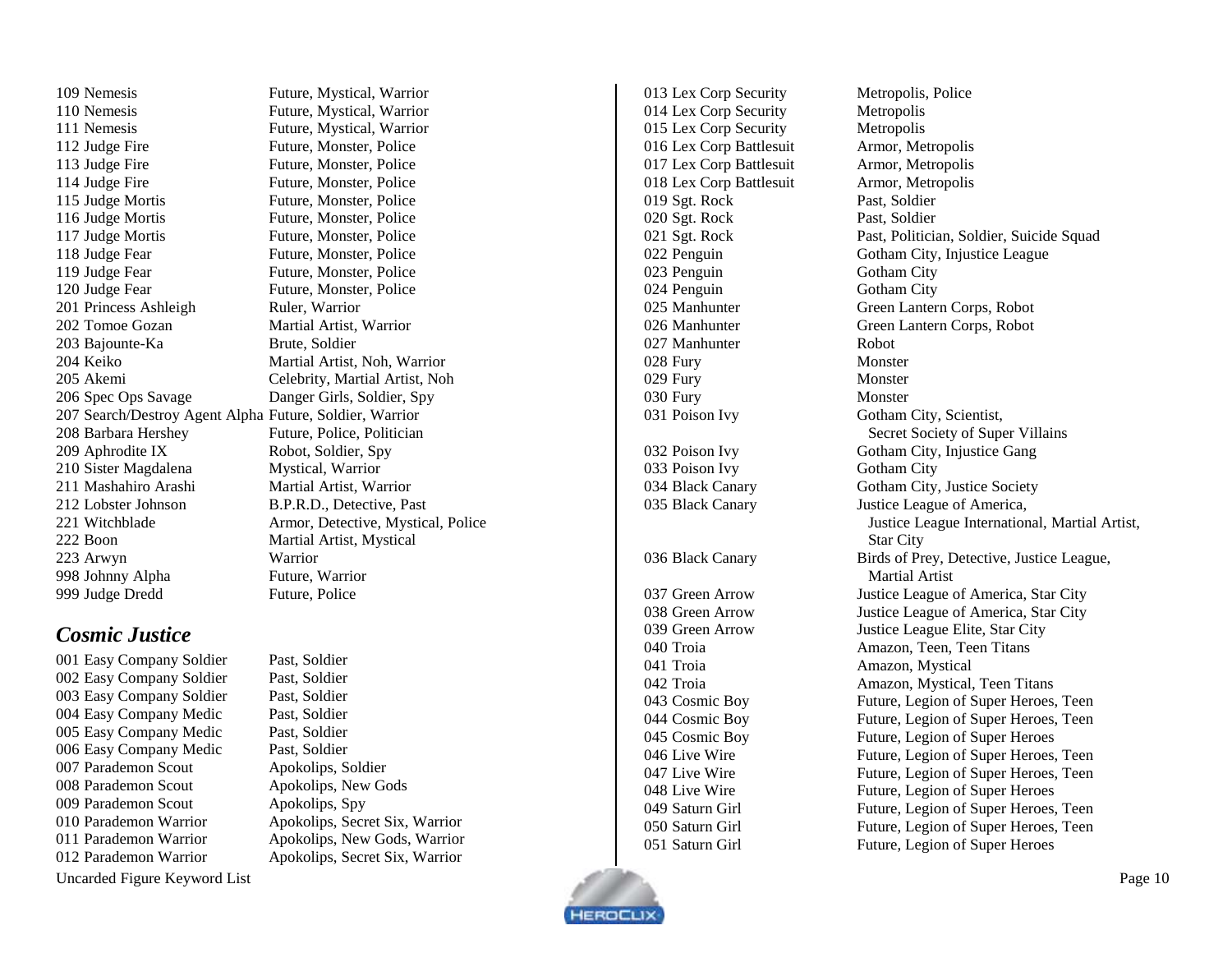Fatality Warrior Fatality Armor, Warrior 060 Lady Shiva Martial Artist 063 Starfire Teen Titans, Warrior Starman Opal City Starman Opal City Firestorm Scientist, Teen Firestorm Extreme Justice 070 Cheetah Animal, Villainy Inc 071 Cheetah Animal, Villainy Inc 072 Cheetah Animal, Society 073 Deathstroke Soldier 075 Deathstroke  $\gg$  No Keywords  $\ll$  Circe Mystical Green Lantern Green Lantern Corps Bizarro Metropolis, Brute Brother Blood Mystical Amazo Robot Eclipso Mystical

Mordru Cosmic, Future, Mystical, Past

 Fatality Warrior Zatanna Celebrity, Justice League of America, Mystical Zatanna Celebrity, Justice League of America, Mystical Zatanna Celebrity, Mystical, Sentinels of Magic Lady Shiva League of Assassins, Martial Artist Lady Shiva League of Assassins, Martial Artist 061 Starfire Teen, Teen, Teen Titans, Warrior 062 Starfire Teen, Teen, Teen Titans, Warrior Starman Justice Society, Opal City Firestorm Justice League of America, Scientist, Teen Deathstroke HIVE, Martial Artist, Soldier Wonder Woman Amazon, Justice League of America 077 Wonder Woman Amazon, Justice League of America Wonder Woman Amazon, JLA, Justice League Europe, Justice League International 079 Circe Injustice Gang, Mystical 080 Circe Injustice Gang, Mystical Green Lantern Green Lantern Corps, JLA Green Lantern Green Lantern Corps, JLA Martian Manhunter Detective, Justice League of America, Police Lex Luthor Celebrity, Metropolis, Politician, Superman Revenge Squad Despero Brute, Psychic, Warrior

093 Catgirl Future, Gotham City Batgirl Detective, Gotham City 095 Batman Gotham City, Monster Superman Apokolips, Warrior 201 Little Sure Shot Past, Soldier 4-Eyes Past, Soldier 203 Pharzoof Apokolips, New Gods, Spy Valinus Apokolips, New Gods, Warrior 205 Hope Metropolis Eddie Carlin Armor, Metropolis Gen. Frank Rock Politician, Soldier 208 Oswald Cobblepot Celebrity, Gotham City Manhunter 2.0 Green Lantern Corps, Robot, Warrior Hippolyta Trevor-Hall Amazon, Infinity Inc Pamela Isley Gotham City, Scientist Dinah Lance Birds of Prey, Justice League of America, Oliver Queen Justice League of America, Martial Artist, Donna Troy Amazon, Teen Titans, Warrior Rokk Krinn Future, Legion of Super Heroes, Teen Garth Ranzz Future, Legion of Super Heroes, Teen Imra Ardeen Future, Legion of Super Heroes, Teen Yrra Cynril Warrior Zatanna Zatara Celebrity, Justice League of America, Mystical

# Sandra Wu-San Gotham City, League of Assassins, Martial Artist Green Lantern Green Lantern Corps, Justice League of America The Atom Justice League of America, Scientist 223 Plastic Man Detective, ILA

## <span id="page-10-0"></span>*Critical Mass*

001 Moloid Monster Moloid Monster 003 Moloid Monster Brood Warrior Animal, Brood, Warrior Brood Warrior Animal, Brood, Brood Brood Warrior Animal, Brood, Warrior Kree Warrior Kree, Soldier Kree Warrior Kree, Soldier Kree Warrior Kree, Warrior S.W.A.T. Heavy Weapons Police S.W.A.T. Heavy Weapons Police, Soldier S.W.A.T. Heavy Weapons Armor, Police, Soldier

Martial Artist, Star City

Star City



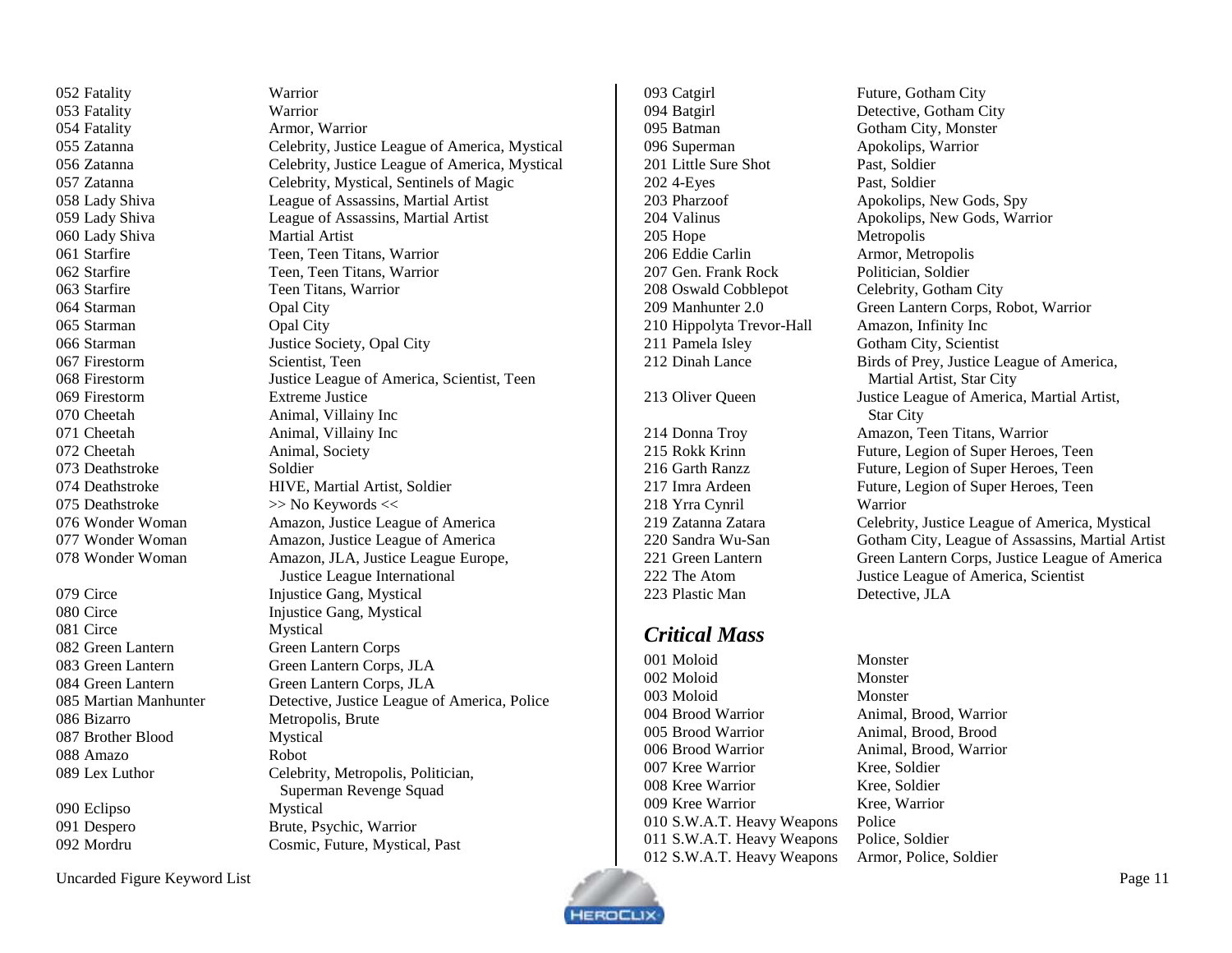| 015 Dreadnought              | HYDRA, Maggia, Robot                       | 058 Brood Queen       | Animal, Brood, Ruler                        |
|------------------------------|--------------------------------------------|-----------------------|---------------------------------------------|
| 016 Hepzibah                 | Martial Artist, Starjammers                | 059 Brood Queen       | Animal, Brood, Ruler                        |
| 017 Hepzibah                 | Martial Artist, X-Men                      | 060 Brood Queen       | Animal, Brood, Ruler                        |
| 018 Hepzibah                 | Martial Artist, Starjammers, X-Men         | 061 Patch             | Madripoor, Soldier                          |
| 019 Marrow                   | Teen, Morlocks                             | 062 Patch             | Madripoor, Martial Artist, Soldier          |
| 020 Marrow                   | Teen, X-Men                                | 063 Patch             | Madripoor, Martial Artist                   |
| 021 Marrow                   | Gene Nation, S.H.I.E.L.D., Weapon X, X-Men | 064 Diablo            | Mystical, Past                              |
| 022 Corsair                  | Soldier, Starjammers                       | 065 Diablo            | Mystical                                    |
| 023 Corsair                  | Starjammers                                | 066 Diablo            | Mystical, Scientist                         |
| 024 Corsair                  | Starjammers                                | 067 Spider-Man        | Teen, Reporter                              |
| 025 Moon Knight              | Soldier                                    | 068 Spider-Man        | Teen, Reporter                              |
| 026 Moon Knight              | <b>Mystical, West Coast Avengers</b>       | 069 Spider-Man        | Marvel Knights                              |
| 027 Moon Knight              | Mystical                                   | 070 Venom             | Brute, Reporter                             |
| 028 Calypso                  | Mystical, Psychic                          | 071 Venom             | Brute, Monster, Reporter                    |
| 029 Calypso                  | Mystical, Psychic                          | 072 Venom             | Brute, Sinister Syndicate                   |
| 030 Calypso                  | Mystical, Psychic                          | 073 Ulik              | Asgardian, Brute                            |
| 031 Elektra                  | <b>Martial Artist</b>                      | 074 Ulik              | Asgardian, Brute                            |
| 032 Elektra                  | Martial Artist, The Hand                   | 075 Ulik              | Asgardian, Brute                            |
| 033 Elektra                  | Martial Artist, The Hand                   | 076 Umar              | Mystical                                    |
| 034 Daredevil                | <b>Martial Artist</b>                      | 077 Umar              | Mystical                                    |
| 035 Daredevil                | Martial Artist                             | 078 Umar              | Mystical                                    |
| 036 Daredevil                | Martial Artist, Marvel Knights             | 079 Black Queen       | Monster, Mystical, Past, Psychic            |
| 037 Magick                   | Mystical, New Mutants, Teen                | 080 Selene            | Hellfire Club, Mystical, Past, Psychic      |
| 038 Magick                   | Mystical, New Mutants, Teen                | 081 Selene            | Externals, Hellfire Club, Mystical, Psychic |
| 039 Magick                   | Mystical, Exiles                           | 082 Absorbing Man     | <b>Brute</b>                                |
| 040 Archangel                | X-Factor, X-Men                            | 083 Absorbing Man     | Brute, Masters of Evil                      |
| 041 Archangel                | Defenders, X-Men                           | 084 Absorbing Man     | <b>Brute</b>                                |
| 042 Archangel                | Horsemen of Apocalypse, X-Factor, X-Men    | 085 Warbird           | Avengers, Soldier                           |
| 043 Kraven                   | Martial Artist, Warrior                    | 086 Captain Marvel    | Kree, Spy                                   |
| 044 Kraven                   | Martial Artist, Sinister Syndicate         | 087 Adam Warlock      | Cosmic, Infinity Watch                      |
| 045 Kraven                   | Warrior                                    | 088 Ronan the Accuser | Armor, Kree, Warrior                        |
| 046 Rhino                    | Armor, Brute                               | 089 Sersi             | Avengers, Eternal, Past, Psychic            |
| 047 Rhino                    | Armor, Brute, Sinister Syndicate           | 090 Morgan Le Fay     | Mystical, Past                              |
| 048 Rhino                    | Brute, Emissaries of Evil                  | 091 Terrax            | Cosmic, Herald, Ruler, Warrior              |
| 049 Mole Man                 | Scientist                                  | 092 Dormammu          | Deity, Mystical, Ruler                      |
| 050 Mole Man                 | Ruler, Scientist                           | 093 Nova              | Cosmic, Fantastic Four, Herald              |
| 051 Mole Man                 | Martial Artist, Ruler, Scientist           | 094 Beta Ray Bill     | Asgardian, Cosmic, Thor Corps, Warrior      |
| 052 Nebula                   | Soldier                                    | 095 Hulk              | Pantheon, Scientist                         |
| 053 Nebula                   | Soldier                                    | 096 Silver Surfer     | Defenders, Herald                           |
| 054 Nebula                   | >> No Keywords <<                          | 201 Val-or            | Monster                                     |
| 055 Moonstone                | Femizons, Masters of Evil                  | 202 Divebomber        | Animal, Armor, Brood, Warrior               |
| Uncarded Figure Keyword List |                                            |                       | Page 12                                     |
|                              |                                            |                       |                                             |

 Dreadnought HYDRA, Robot 014 Dreadnought Maggia, Robot

 Meteorite Thunderbolts Brood Queen Animal, Brood, Ruler Brood Queen Animal, Brood, Ruler Brood Queen Animal, Brood, Ruler 061 Patch Madripoor, Soldier 064 Diablo Mystical, Past<br>065 Diablo Mystical Diablo Diablo Mystical, Scientist Spider-Man Teen, Reporter Spider-Man Teen, Reporter Spider-Man Marvel Knights Venom Brute, Reporter Ulik Asgardian, Brute Ulik Asgardian, Brute Ulik Asgardian, Brute 076 Umar Mystical 077 Umar Mystical 078 Umar Mystical 082 Absorbing Man Brute Absorbing Man Brute, Masters of Evil 084 Absorbing Man Brute Warbird Avengers, Soldier Captain Marvel Kree, Spy 088 Ronan the Accuser **Armor**, Kree, Warrior 090 Morgan Le Fay Mystical, Past Dormammu Deity, Mystical, Ruler Hulk Pantheon, Scientist Silver Surfer Defenders, Herald Val-or Monster

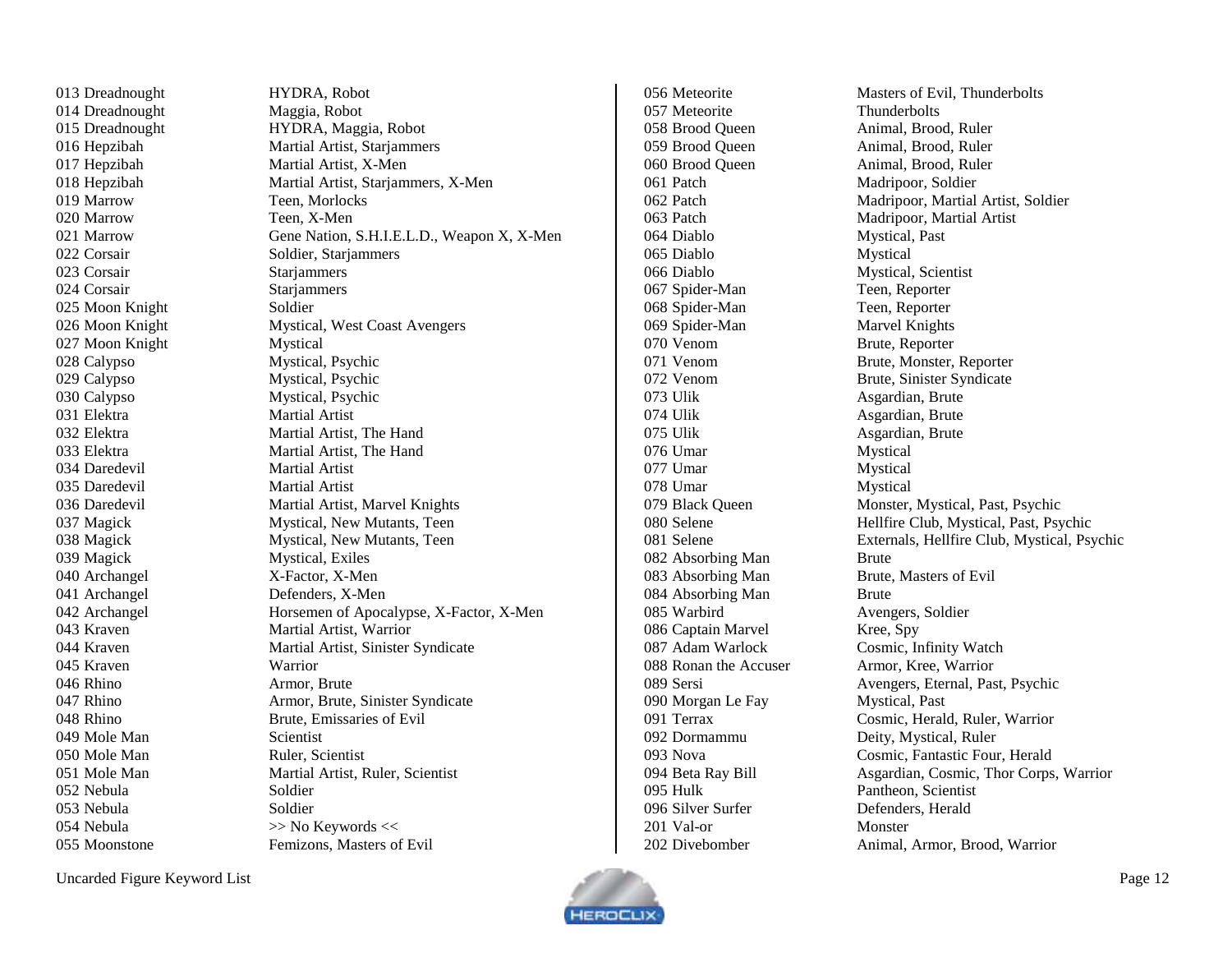Uncarded Figure Keyword List Page 13

203 Captain Mar-Vell Avengers, Kree, Martial Artist, Soldier 204 Roger Falcone Police, Soldier Silver Dreadnought Armor, HYDRA, Maggia, Robot Hepzibah Martial Artist, Starjammers, X-Men Sarah X-Men, S.H.I.E.L.D. Major Christopher Summers Soldier, Starjammers Marc Spector Martial Artist, Marvel Knights Calypso Ezili Mystical Elektra Natchios Martial Artist, Teen 212 Matt Murdock Martial Artist Illyana Rasputin Mystical, Teen Warren Worthington III X-Men, Hellfire Club Sergei Kravinov Warrior 216 Alex O'Hirn Brute, Soldier 217 Rupert Ruler, Scientist Nebula >> No Keywords << Dr. Karla Sofen Psychic, Scientist 220 Professor Xavier New Mutants, Psychic, Ruler, Spy 221 Invisible Woman Fantastic Four Silver Surfer Cosmic, Herald G01Galactus Cosmic

#### <span id="page-12-0"></span>*Universe*

 Spider-Man Teen Wolverine Martial Artist, X-Men Wasp Avengers Hobgoblin Sinister Syndicate Sabretooth Brotherhood of Mutants, Brute, Martial Artist Elektra Martial Artist 007 Con Artist  $\gg$  No Keywords  $\ll$ 008 Con Artist >> No Keywords << 009 Con Artist >> No Keywords << Hand Ninja Martial Artist, Past, The Hand Hand Ninja Martial Artist, The Hand, Warrior Hand Ninja Martial Artist, The Hand, Warrior Hand Ninja Martial Artist, Past, The Hand Hand Ninja Martial Artist, Spy, The Hand Hand Ninja Martial Artist, Spy, The Hand 016 S.W.A.T. Officer Police S.W.A.T. Officer Police S.W.A.T. Officer Police, Soldier 019 S.W.A.T. Specialist Police S.W.A.T. Specialist Police, Soldier

022 Paramedic Police 023 Paramedic Police Typhoid Mary Martial Artist Typhoid Mary Psychic, Warrior Shadowcat Teen, X-Men Daredevil Martial Artist 046 Taskmaster Martial Artist Silver Samurai HYDRA, Warrior

021 S.W.A.T. Specialist Police, Spy 024 Paramedic  $\gg$  No Keywords << Typhoid Mary Brute, Martial Artist Destiny Brotherhood of Mutants, Past, Psychic Destiny Brotherhood of Mutants, Psychic Destiny Brotherhood of Mutants, Freedom Force, Psychic Boom-Boom Fallen Angels, Teen 032 Boom-Boom New Mutants, Teen, X-Factor 033 Meltdown X-Force, Weapon X, Nextwave Mystique Brotherhood of Mutants, Detective, Past Mystique Brotherhood of Mutants, Marauders, Spy, X-Factor Mystique Brotherhood of Mutants, Freedom Force, Spy, X-Corps Viper HYDRA, Martial Artist, Serpent Society Viper HYDRA, Madripoor, Martial Artist, Ruler Viper Hellfire Club, HYDRA, Madripoor, Martial Artist Shadowcat Teen, New Mutants Shadowcat Excalibur, S.H.I.E.L.D., X-Men Daredevil Defenders, Martial Artist, Warrior Daredevil Detective, Martial Artist, Marvel Knights 047 Taskmaster Frightful Four, Martial Artist 048 Taskmaster Agency X, Martial Artist, Thunderbolts Silver Samurai Big Hero 6, Martial Artist, Warrior Silver Samurai Armor, HYDRA, Martial Artist, Warrior Gambit Marauders, X-Men Gambit Martial Artist, X-Men Gambit Horsemen of Apocalypse, X-Men Mandarin Martial Artist, Ruler, Scientist Mandarin Martial Artist, Scientist Mandarin Martial Artist, Scientist Iron Man Armor, Avengers, Celebrity, Scientist Iron Man Armor, S.H.I.E.L.D., Scientist Iron Man Armor, West Coast Avengers, Force Works, **Scientist** 

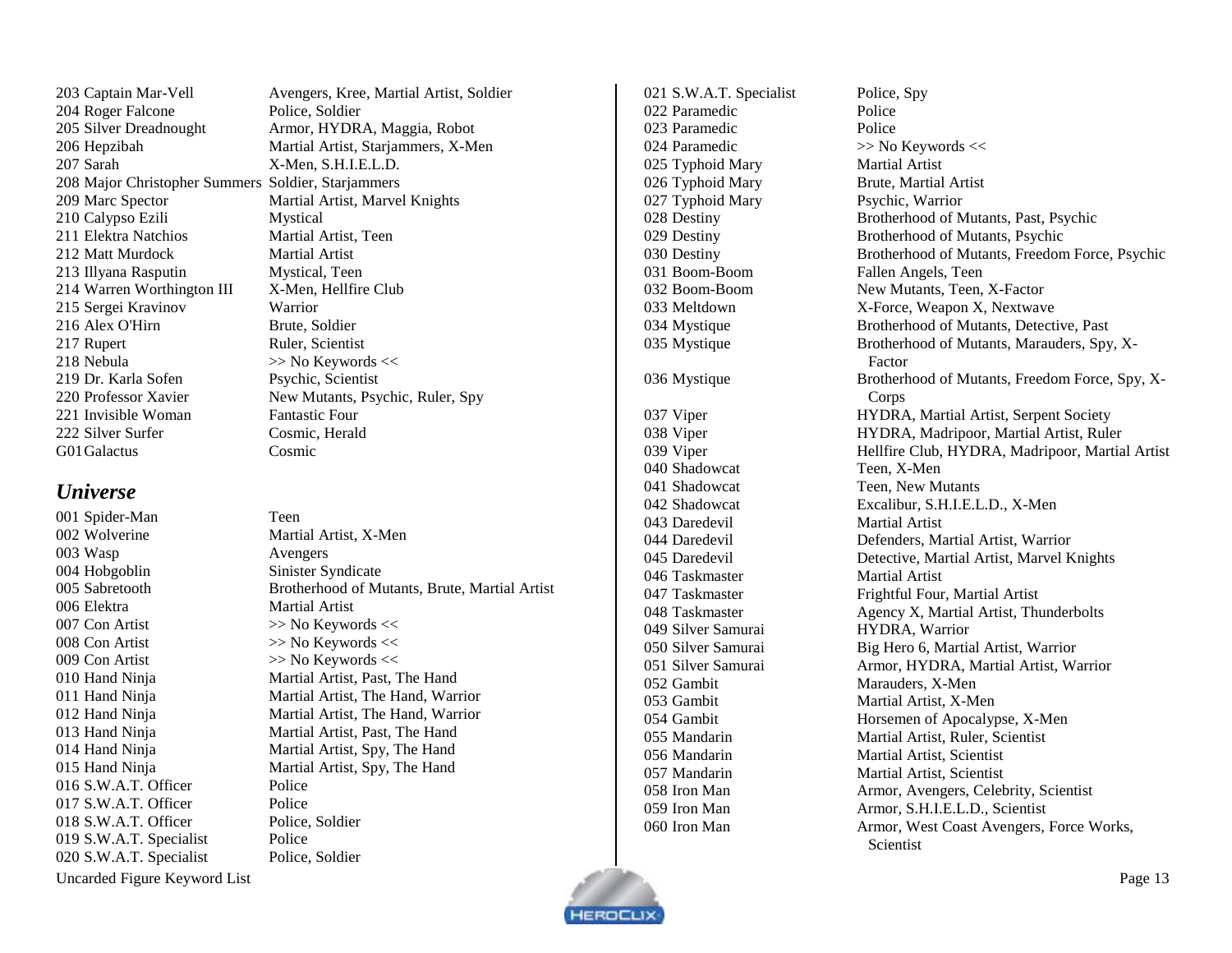062 Colossus Acolytes, Armor, Excalibur, X-Men 063 Colossus Acolytes, Armor, X-Men Storm Deity, Morlocks, X-Men Storm Hellfire Club, X-Men, X.S.E. Kingpin Celebrity, Martial Artist, Ruler Jean Grey Psychic, Twelve, X-Men Jean Grey Psychic, X-Factor, X-Men Hobgoblin Martial Artist, Sinister Syndicate Hobgoblin Martial Artist, Sinister Syndicate, Mystical Sabretooth Marauders, Team X, Weapon X Sabretooth Brotherhood of Mutants, Brute, Martial Artist Sabretooth Brotherhood of Mutants, Martial Artist, Weapon X Hulk Brute, Horsemen of Apocalypse, Scientist 088 Annihilus **Animal, Armor, Warrior**  Annihilus Armor, Ruler, Warrior Annihilus Armor, Cosmic, Ruler Captain America Avengers, Invaders, Soldier 092 Captain America Avengers, Martial Artist, S.H.I.E.L.D. Captain America Avengers, Martial Artist, S.H.I.E.L.D. Spider-Man Fantastic Four, Reporter Wolverine Martial Artist, Soldier, Team X Wolverine Alpha Flight, Martial Artist, Weapon X, X-Men Wolverine Avengers, Martial Artist, X-Men Professor Xavier Psychic, Starjammers, X-Men

 Cyclops X-Factor, X-Men Cyclops Twelve, X-Men Bullseye Martial Artist Bullseye Martial Artist

## <span id="page-13-0"></span>*Unleashed*

001 DEO Agent Police DEO Agent Detective, Police 003 DEO Agent Police, Spy 004 HDC Trooper Police HDC Trooper Police, Soldier 006 HDC Trooper Police, Warrior Gotham Undercover Police, Gotham City 010 Science Police Future, Police Kobra Fanatic Strike Force Kobra

106 Black Panther Avengers, Martial Artist, Ruler Black Panther Martial Artist, Ruler, Scientist 108 Black Panther Fantastic Four, Martial Artist, Ruler Pyro Brotherhood of Mutants, Freedom Force, Reporter Pyro Brotherhood of Mutants Pyro Brotherhood of Mutants Bullseye Martial Artist, Thunderbolts Vision Avengers, Robot, West Coast Avengers 116 Quasar Avengers, Cosmic, S.H.I.E.L.D. Thanos Cosmic, Eternal, Infinity Watch, Ruler, Warrior Nightmare Mystical, Psychic, Ruler Wasp Avengers, Celebrity, West Coast Avengers Elektra HYDRA, Martial Artist, S.H.I.E.L.D., The Hand, Warrior Professor Xavier Psychic, Twelve, X-Men Juggernaut Brute, Excalibur, Exemplars, Exiles, Mystical, X-Men Cyclops Martial Artist, Twelve, X-Men Captain America All-Winners Squad, Avengers, Martial Artist, Invaders, S.H.I.E.L.D., Past, Soldier Wolverine Martial Artist, Horsemen of Apocalypse, Soldier, Weapon X, Warrior Spider-Man Celebrity, Martial Artist, Marvel Knights, Reporter, Scientist

 Gotham Undercover Detective, Gotham City, Police Gotham Undercover Detective, Gotham City, Police Science Police Detective, Future, Police Science Police Future, Police, Scientist



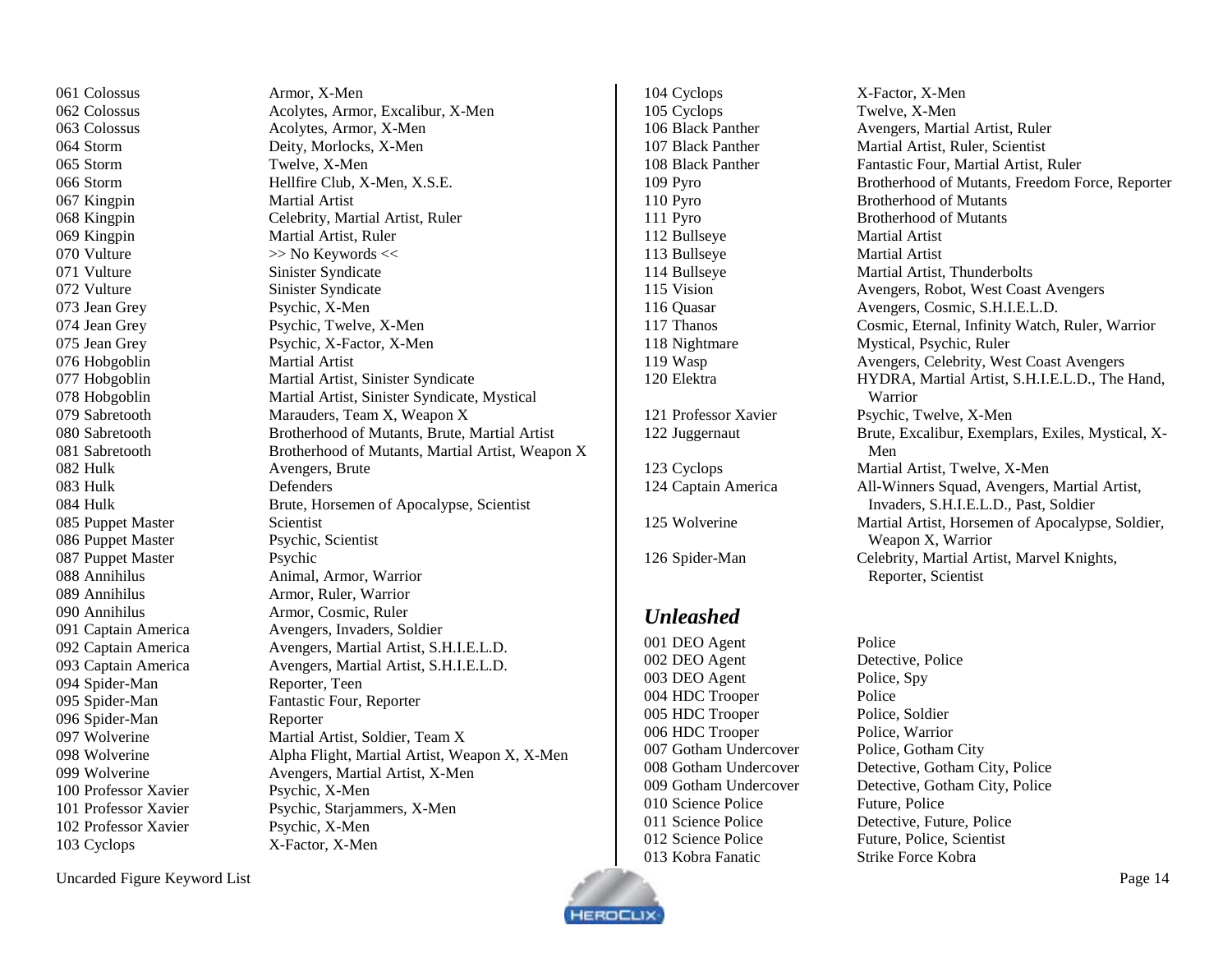Kobra Fanatic Strike Force Kobra, Soldier Kobra Fanatic Strike Force Kobra, Warrior Hawkgirl Justice Society, Warrior Hawkgirl Justice League of America, Police Hawkgirl Justice League of America, Warrior Brainiac 5 Future, Legion of Super Heroes, Teen Scarecrow Gotham City, Injustice Gang Scarecrow Gotham City, Scientist Scarecrow Gotham City, Society 025 Deadshot Gotham City 026 Deadshot Suicide Squad, Task Force X 027 Deadshot Secret Six, Suicide Squad 028 Two-Face Gotham City, Politician 029 Two-Face Gotham City 030 Two-Face Gotham City 031 Cheshire Martial Artist 032 Cheshire Martial Artist 033 Cheshire Martial Artist, Secret Six Rocket Red #1 Armor, Soldier 039 Chameleon Future, Legion of Super Heroes, Spy Kobra Strike Force Kobra, Warrior Kobra Strike Force Kobra Killer Croc Animal, Brute, Gotham City Killer Croc Animal, Brute, Gotham City Killer Croc Animal, Gotham City, Monster Killer Frost Secret Society of Super Villains 047 Killer Frost Suicide Squad, Injustice League 048 Killer Frost Suicide Squad, Society Batgirl Martial Artist Batgirl Gotham City, Martial Artist Batgirl Gotham City, Martial Artist Cyborg Robot, Teen, Teen Titans Cyborg Robot, Teen Titans Cyborg Robot, Teen Titans Queen Bee HIVE

 Brainiac 5 Future, Legion of Super Heroes, Teen Brainiac 5 Future, Legion of Super Heroes, Scientist Rocket Red #5 Armor, Justice League International, Soldier 036 Rocket Red #7 Armor, Manhunters, Justice League International, Robot 037 Chameleon Future, Legion of Super Heroes, Teen Chameleon Detective, Future, Legion of Super Heroes Kobra Martial Artist, Strike Force Kobra, Warrior

Silver Swan Robot

056 Queen Bee Injustice League 057 Oueen Bee Injustice League, Society Big Barda Apokolips, Female Furies, New Gods, Warrior Big Barda JLA, New Gods, Warrior Big Barda Birds of Prey, New Gods, Warrior Shade Central City, Mystical Shade Injustice Society, Mystical, Opal City Shade Mystical, Opal City Raven Mystical, Teen, Teen Titans 065 Raven Mystical, Teen Titans Raven Mystical, Sentinels of Magic, Teen Titans 067 Jesse Quick  $\gg$  No Keywords << Jesse Quick Central City, Teen Titans Jesse Quick Central City, Justice Society Doctor Fate Justice League International, Mystical 071 Doctor Fate Justice Society, Mystical, Sentinels of Magic Doctor Fate Justice Society, Mystical, Sentinels of Magic Maxima Psychic, Superman Revenge Squad, Warrior Maxima Justice League International, Psychic, Warrior Maxima Extreme Justice, Metropolis, Warrior Supergirl Metropolis, Teen Supergirl Legion of Super Heroes, Metropolis Supergirl Metropolis, Teen Titans Black Adam Injustice Society, Monster Society of Evil, Mystical Black Adam Justice Society, Monster Society of Evil, Mystical Black Adam Mystical, Ruler, Society Green Lantern Coast City, Green Lantern Corps, Justice League of America Green Lantern Coast City, Green Lantern Corps, Justice League of America Green Lantern Green Lantern Corps, JLA Metallo Brute, Metropolis, Robot 086 The General Injustice Gang, Monster, Soldier Kilowog Green Lantern Corps, Justice League International Shazam! Kid, Justice Society, Mystical Ultrahumanite Animal, Secret Society of Super Villains, Psychic, **Scientist**  Nu'bia Amazon, Armor, Warrior Mr. Bones Infinity Inc, Police, Politician Wonder Woman Armor, Future, Warrior Batman Armor, Future, Gotham City

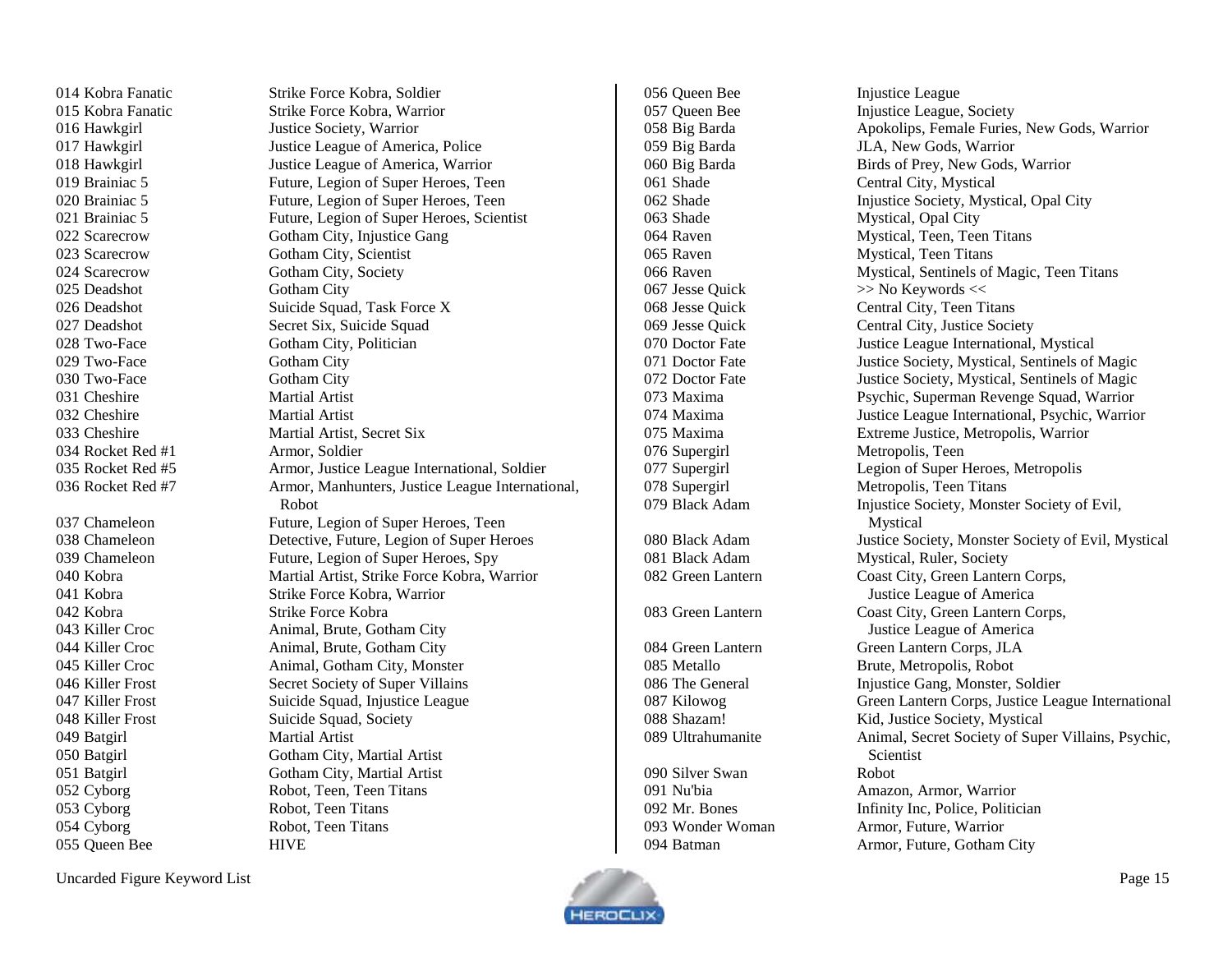Superman Future Magog Brute, Future 201 Cameron Chase **Detective**, Police 202 Montgomery Kelly Soldier, Police Trigon's Daughter Mystical, Teen Titans

222 Catwoman Animal

#### <span id="page-15-0"></span>*Ultimates*

001 Morlock Morlocks Warrior 002 Morlock Morlocks, Mutant 003 Morlock Morlocks, Monster 004 Hellfire Guard **Hellfire Club**  Hellfire Guard Hellfire Club, Soldier 006 Hellfire Guard Hellfire Club, Spy 007 Scourge Spy 008 Scourge Spy 009 Scourge Spy Sentinel Trooper Robot, Soldier Sentinel Trooper Robot, Soldier Sentinel Trooper Robot Lizard Animal, Scientist Lizard Animal, Scientist

 Bat Sentry Future, Gotham City, Robot Matches Malone Detective, Gotham City, Spy 204 Shvaughn Erin Future, Legion of Super Heroes, Police Jason Burr Police, Strike Force Kobra 206 Kendra Saunders Birds of Prey, Justice Society Querl Dox Future, Legion of Super Heroes, Scientist Jonathan Crane Gotham City, Scientist Floyd Lawton Secret Six, Suicide Squad 210 Harvey Dent Gotham City, Politician Jade Martial Artist, Secret Six Dmitri Pushkin Armor, Justice League International Richard Swift Central City, Injustice Society, Mystical Jesse Chambers Central City, Justice Society, Teen Titans 216 Hector Hall Justice Society, Mystical 217 Maxima of Almerac Metropolis, Superman Revenge Squad, Warrior Kara Zor-El Legion of Super Heroes, Metropolis, Teen Teth-Adam Justice Society, Mystical, Ruler Hal Jordan Green Lantern Corps, Justice League of America, Justice League Europe 221 Shazam! Future, Kid, Mystical

Lizard Animal, Scientist, Sinister Syndicate

 Callisto Morlocks 022 Sidewinder Serpent Society 023 Sidewinder Serpent Society 024 Sidewinder Serpent Society Black Widow Martial Artist, Spy Storm Ultimate X-Men Storm Ultimate X-Men Storm Ultimate X-Men 033 Anaconda Serpent Society Hawkeye S.H.I.E.L.D., Spy 037 Hellcat Martial Artist Spider-Man Teen Spider-Man Teen Spider-Man Teen, Scientist Beast Ultimate X-Men Mysterio Sinister Syndicate Mysterio Sinister Syndicate 054 Punisher Soldier, Warrior Electro Sinister Syndicate Ghost Rider Mystical

 Princess Python Circus of Crime, Serpent Society 017 Princess Python Femizons, Serpent Society Princess Python Femizons, Serpent Society Callisto Morlocks, Martial Artist Callisto Morlocks, Gene Nation Black Widow Martial Artist, S.H.I.E.L.D., Spy, Ultimates Black Widow Martial Artist, S.H.I.E.L.D., Spy, Ultimates Anaconda Femizons, Serpent Society Anaconda Femizons, Serpent Society, Six Pack Hawkeye S.H.I.E.L.D., Ultimates Hawkeye S.H.I.E.L.D., Ultimates Hellcat Defenders, Martial Artist, Psychic Hellcat Defenders, Martial Artist, Psychic Beast Scientist, Ultimate X-Men 045 Beast Scientist, Ultimate X-Men Wolverine Brotherhood of Mutants, Brute Wolverine Brute, Ultimate X-Men Wolverine Martial Artist, Ultimate X-Men Mysterio Sinister Syndicate, Scientist Punisher Marvel Knights, Police, Soldier Punisher Marvel Knights, Soldier, Warrior Electro Frightful Four, Emissaries of Evil Electro Sinister Syndicate, Emissaries of Evil

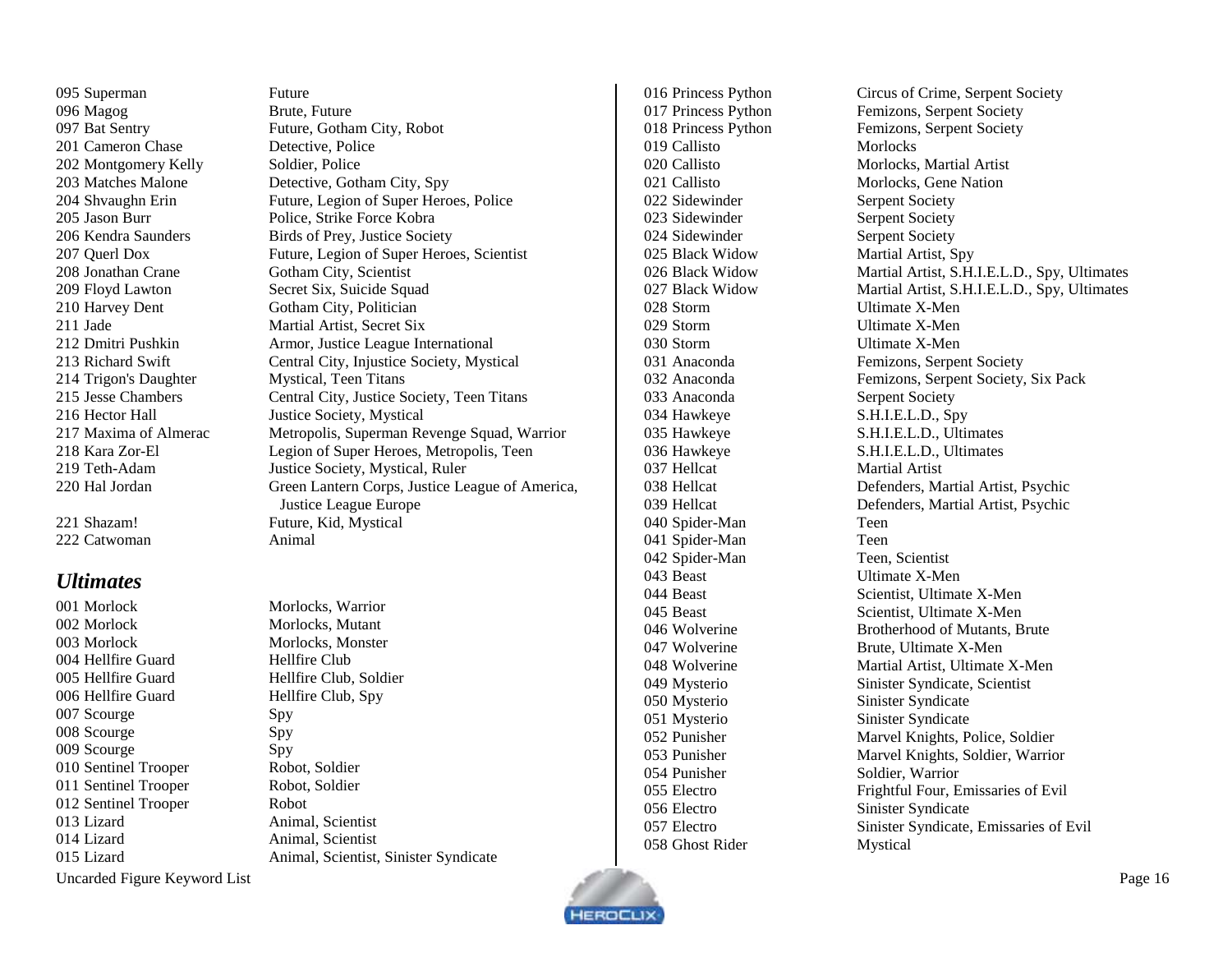Ghost Rider Midnight Sons, Mystical Cyclops Teen, Ultimate X-Men Cyclops Ultimate X-Men 064 Captain America Soldier Captain America Soldier, Ultimates 070 Doctor Octopus Scientist, Thunderbolts Colossus Armor Wrecker Brute, Wrecking Crew 082 Captain Britain Mystical, Scientist Captain Britain Mystical, Excalibur Vindicator Alpha Flight Crimson Cowl Masters of Evil

 Ghost Rider Fantastic Four, Midnight Sons, Mystical Cyclops Brotherhood of Mutants, Teen Captain America S.H.I.E.L.D., Soldier, Ultimates Sabretooth Brute, Martial Artist, Weapon X Sabretooth Brotherhood of Mutants, Brute Sabretooth Brotherhood of Mutants, Brute, Marauders 071 Doctor Octopus Scientist, Masters of Evil 072 Doctor Octopus Scientist, Sinister Syndicate Colossus Armor, Ultimate X-Men Colossus Armor, Ultimate X-Men Marvel Girl Psychic, Teen, Ultimate X-Men Marvel Girl Psychic, Ultimate X-Men Marvel Girl Psychic, Ultimate X-Men Wrecker Brute, Masters of Evil, Wrecking Crew Wrecker Brute, Martial Artist, Wrecking Crew 084 Captain Britain Hellfire Club, Mystical, Scientist, Ruler Xorn Brotherhood of Mutants, X-Men Baron Zemo Masters of Evil, Martial Artist, Scientist, **Thunderbolts** 087 Carnage Brute, Martial Artist, Monster Iron Man Armor, Celebrity, Scientist, Ultimates Mr. Sinister Horsemen of Apocalypse, Marauders, Past, Psychic, Scientist Magneto Brotherhood of Mutants, Hellfire Club, X-Men Phoenix Past, Cosmic, Hellfire Club, Psychic, X-Men Goblin Queen Mystical, Psychic Hulk Brute, Scientist, S.H.I.E.L.D., Ultimates Thor Celebrity, Deity, Ultimates Magneto Brotherhood of Mutants, Hellfire Club, X-Men 201 Jonny Ell Morlocks, Mutant Wade Cole Hellfire Club, Soldier, Warrior

 Justice is Served! Spy Sentinel Captain Armor, Robot, Warrior Dr. Curtis Connors Animal, Scientist Morlock Leader Morlocks, Martial Artist 208 Seth Voelker Serpent Society Ororo Munroe Ultimate X-Men 211 Blanche Sitznski<br>
Serpent Society 216 James Howlett Brute, Ultimate X-Men 217 Ouentin Beck Sinister Syndicate 218 Frank Castle Soldier, Warrior 219 Maxwell Dillon Sinister Syndicate 221 Dr. Otto Octavius >> No Keywords <<

#### <span id="page-16-0"></span>*Mutant Mayhem*

002 U-Men Soldier 003 U-Men Armor, Soldier Vanisher Factor Three Vanisher Fallen Angels 007 Skullbuster Reavers, Robot Harpoon Marauders Harpoon Marauders Harpoon Marauders 016 Arclight Marauders 017 Arclight Marauders

 Zelda Dubois Circus of Crime, Serpent Society Natasha Romanova Martial Artist, Spy, Ultimates Clint Barton S.H.I.E.L.D., Spy, Ultimates Patsy Walker Defenders, Martial Artist Peter Parker Teen, Reporter, Scientist Hank McCoy Scientist, Ultimate X-Men Daniel Ketch Midnight Sons, Mystical

001 U-Men  $\gg$  No Keywords  $\ll$  Vanisher Brotherhood of Mutants Skullbuster Martial Artist, Reavers, Robot Skullbuster Armor, Reavers, Robot Vertigo Marauders, Psychic Vertigo Marauders, Psychic Vertigo Femizons, Marauders, Psychic 018 Arclight Femizons, Marauders 019 Wild Child **Animal, Brute, Martial Artist**  Wild Heart Alpha Flight, Brute, Martial Artist 021 Wild Child Brute, X-Factor, Weapon X Blade Martial Artist, Warrior

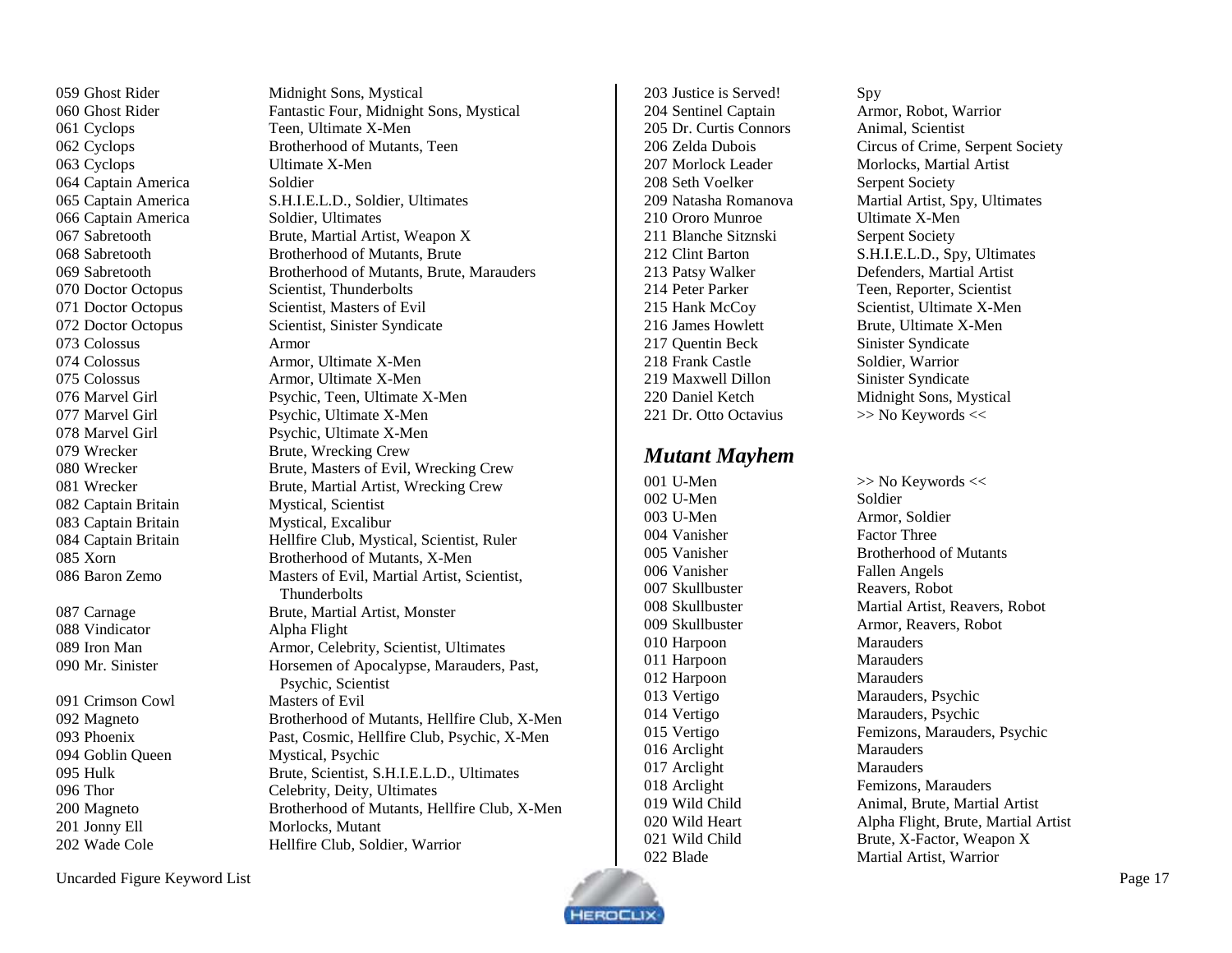Puck Alpha Flight, Soldier Domino Soldier 029 Domino Soldier, X-Force 031 Polaris X-Factor, X-Men Polaris Twelve, X-Factor Silver Sable Outlaws, Soldier 037 Havok X-Men, X-Factor 042 Wonder Man Avengers Firestar Hellions, Teen 044 Firestar New Warriors, Teen Firestar Avengers Cloak Teen 048 Cloak Marvel Knights 051 Dagger Marvel Knights Bishop Future, Warrior Bishop X-Men, Warrior Bishop X.S.E., Police Blink Exiles, X-Men Blink Exiles Blink Exiles Spider-Man Fantastic Four 061 Man-Thing Monster, Mystical 062 Man-Thing Monster, Mystical 063 Man-Thing Monster, Mystical

 Blade Martial Artist, Midnight Sons, Nightstalkers Blade Martial Artist, Midnight Sons, Warrior Puck Alpha Flight, Martial Artist Puck Alpha Flight, Martial Artist Domino S.H.I.E.L.D., Soldier, X-Force Polaris Horsemen of Apocalypse, Starjammers, X-Men Silver Sable Wild Pack, Martial Artist, Soldier Silver Sable Martial Artist, Soldier Havok Brotherhood of Mutants, X-Factor Havok X-Factor, Starjammers, X-Men Wonder Man Avengers, Masters of Evil Wonder Man Avengers, Force Works, West Coast Avengers Cloak Marvel Knights, Teen Dagger Marvel Knights, Teen Dagger Marvel Knights, New Warriors, Teen Spider-Man Celebrity, Outlaws, Reporter 060 Spider-Man Marvel Knights, Reporter Snowbird Alpha Flight, Mystical, Police Snowbird Alpha Flight, Mystical

 Northstar Alpha Flight Northstar Alpha Flight Tanaraq Brute, Monster Cable Future, Soldier 082 Hulk Brute, Monster Longshot Exiles, X-Men Bastion Robot, Warrior 093 Shadow King Psychic 201 Alex Summers X-Factor, X-Men Clarice Ferguson Exiles, X-Men

 Snowbird Alpha Flight, Mystical Northstar Celebrity, Martial Artist, X-Men Sasquatch Alpha Flight, Monster, Scientist Sasquatch Alpha Flight, Monster, Mystical Cable Future, New Mutants, Soldier, X-Force Soldier X Future, Soldier, Warrior 076 Deadpool Frightful Four, Maggia, Martial Artist, Weapon X Deadpool Martial Artist, Weapon X 078 Deadpool Agency X, Martial Artist, Six Pack Wolverine Alpha Flight, Martial Artist, Team X, Weapon X Wolverine Horsemen of Apocalypse, Martial Artist, Weapon X Wolverine Martial Artist, X-Men Hulk Avengers, Brute, Defenders Hulk Brute, Defenders, Horsemen of Apocalypse, Monster Mimic Brotherhood of Mutants, Exiles, X-Men Fantomex Martial Artist, Robot, Spy, Weapon X, X-Men Donald Pierce Hellfire Club, Martial Artist, Scientist, Reavers, Robot 090 M.O.D.O.K. A.I.M., Psychic, Robot Gladiator Martial Artist, Shi'ar, Soldier, Warrior Black Queen Cosmic, Hellfire Club, Psychic N'astirh Animal, Brute, Monster, Mystical Count Nefaria Lethal Legion, Maggia Loki Asgardian, Deity, Mystical Giant-Man Scientist, S.H.I.E.L.D., Ultimates Simon Williams Avengers, Force Works, West Coast Avengers Angelica Jones Avengers, New Warriors, Teen Tyrone Johnson Marvel Knights, Teen Tandy Bowen Marvel Knights, New Warriors, Teen 206 Bishop of XSE Future, Warrior, X.S.E. Peter Parker Celebrity, Reporter, Scientist

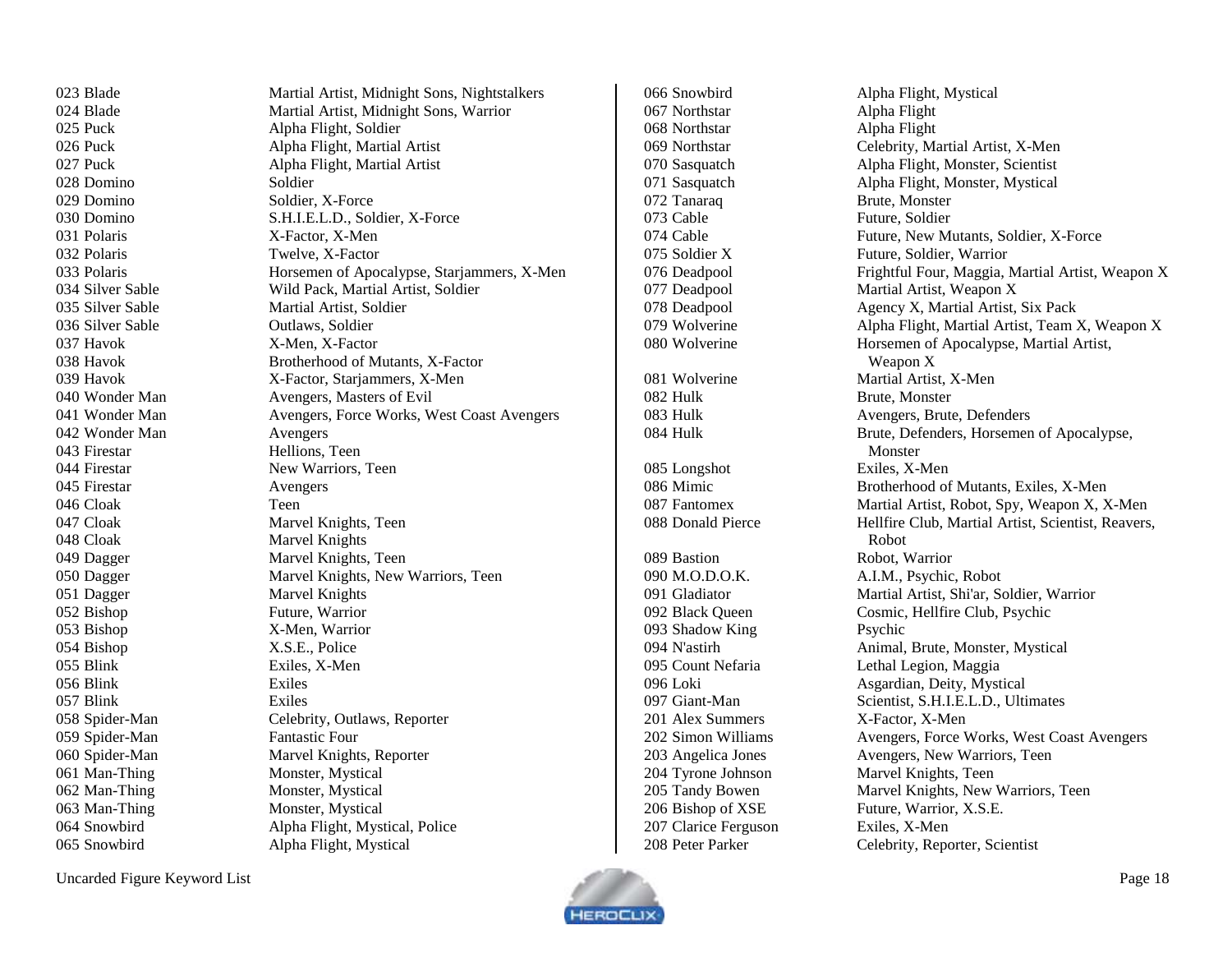Ted Sallis Defenders, Scientist Walter Langkowski Alpha Flight, Scientist 213 Nathaniel Summers Future, X-Men 214 Wade Wilson Martial Artist, X-Men Logan Spy, Soldier 216 Dr. Bruce Banner Scientist Polaris Brotherhood of Mutants 218 Hulk Brute, Monster 219 Spider-Man  $\gg$  No Keywords << Dark Phoenix Cosmic 222 Hulk Brute, Monster

## <span id="page-18-0"></span>*City of Heroes*

## <span id="page-18-1"></span>*Legacy*

002 Spoiler Gotham City, Teen Hyena Animal Hyena Animal Hyena Animal, Society 010 Talia Martial Artist Talia League of Assassins 013 Hourman Infinity Inc, Teen 014 Hourman Justice Society 015 Hourman Justice Society Star-Spangled Kid Teen Star-Spangled Kid Justice Society, Teen

 Narya Alpha Flight, Mystical, Police Jean-Paul Beaubier Celebrity, Martial Artist Nova Cosmic, Herald, Fantastic Four

 Statesman Freedom Phalanx, Paragon City, Soldier Manticore Freedom Phalanx, Paragon City Positron Armor, Freedom Phalanx, Paragon City, Scientist Statesman Freedom Phalanx, Paragon City

001 Spoiler Gotham City, Teen Spoiler Birds of Prey, Gotham City Enchantress Mystical, Suicide Squad Enchantress Mystical, Sentinels of Magic, Suicide Squad Enchantress Mystical, Shadowpact Talia League of Assassins, Society Mr. Terrific Justice Society, Martial Artist, Scientist 017 Mr. Terrific Justice Society, Martial Artist, Scientist Mr. Terrific Checkmate, Justice Society, Scientist

027 Power Girl Justice Society Kid Flash Teen, Teen Titans 039 Mr. Freeze Gotham City 049 The Demon Mystical 051 The Demon Mystical Obsidian Infinity Inc, Teen Obsidian Justice Society Jade Outsiders

 Stargirl Justice Society, Teen Ravager Martial Artist, Teen Ravager Martial Artist, Teen Ravager Martial Artist, Teen, Teen Titans 025 Power Girl Infinity Inc, Justice Society 026 Power Girl Birds of Prey, Justice League Europe, Suicide Squad Impulse Central City, Future, Young Justice Impulse Central City, Teen, Young Justice Kid Quantum Future, Legion of Super Heroes, Teen Kid Quantum Future, Legion of Super Heroes, Teen Kid Quantum Future, Legion of Super Heroes, Teen Jinx Fearsome Five, Mystical Jinx Fearsome Five, Mystical, Villainy Inc Jinx Fearsome Five, Mystical, Society Mr. Freeze Gotham City, Scientist Mr. Freeze Gotham City, Scientist Speedy Star City, Teen, Teen Titans Arsenal Checkmate, Police, Teen Titans Arsenal Outsiders, Star City, Teen Titans Wildfire Armor, Future, Legion of Super Heroes, Teen Wildfire Armor, Future, Legion of Super Heroes, Teen Wildfire Armor, Future, Legion of Super Heroes Superwoman Amazon, Crime Syndicate, Metropolis, Reporter Superwoman Amazon, Crime Syndicate, Metropolis, Reporter Superwoman Amazon, Crime Syndicate, Metropolis 050 The Demon Detective, Mystical Obsidian Infinity Inc, Mystical, Justice Society Jade Infinity Inc, Justice Society, Teen Jade Green Lantern Corps Sinestro Green Lantern Corps, Ruler Sinestro Injustice League, Sinestro Corps Sinestro Sinestro Corps, Society Blockbuster Brute, Suicide Squad, Secret Society of Super Villains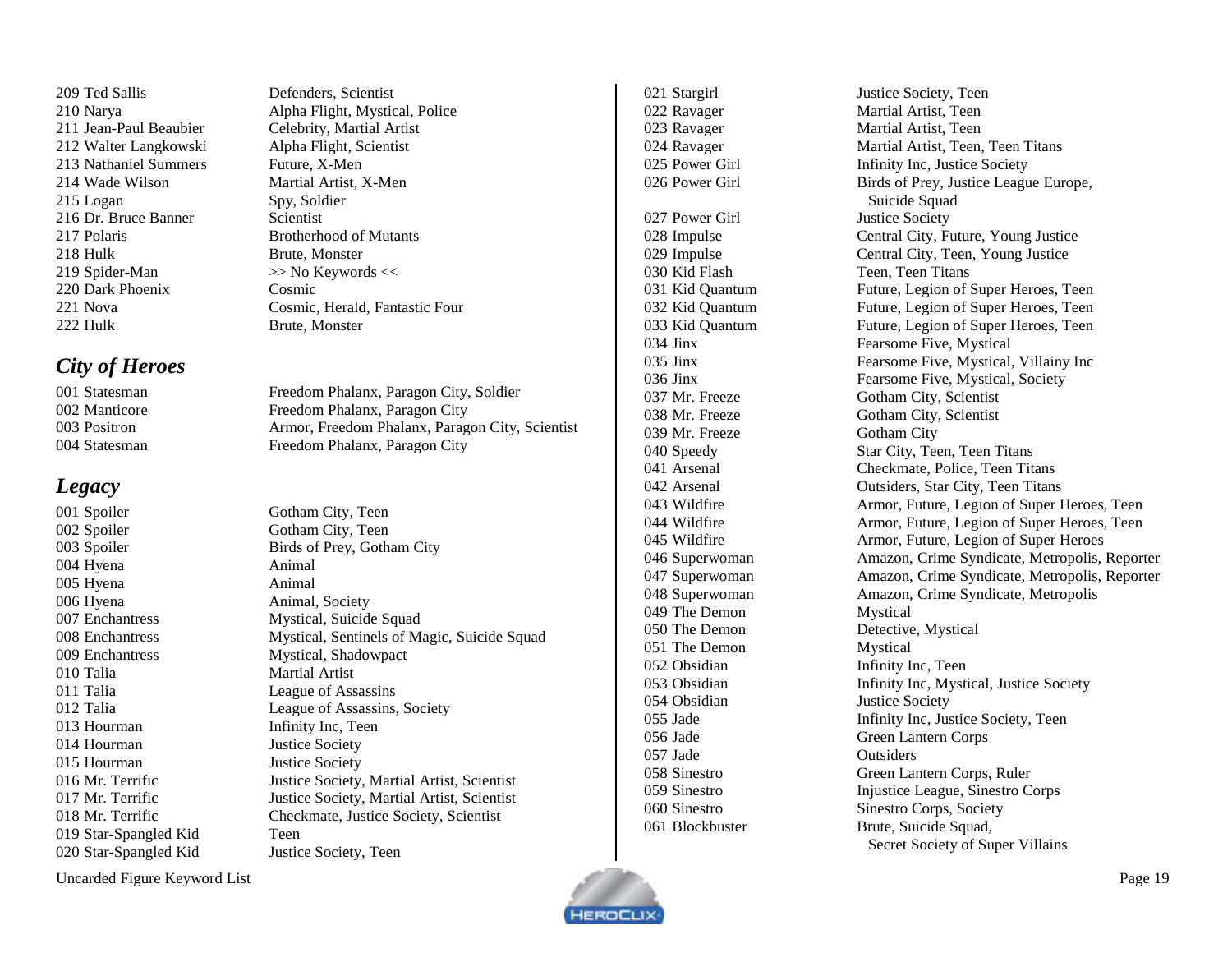Blockbuster Brute, Secret Society of Super Villains Blockbuster Bludhaven, Brute Superboy Celebrity, Metropolis, Teen, Young Justice Superboy Teen, Young Justice Superboy Metropolis, Teen Titans 067 Persuader Future, Fatal Five 068 Persuader Future, Fatal Five Persuader Metropolis, Suicide Squad Captain Atom Justice League International, Soldier Captain Atom Extreme Justice, Justice League International, Super Buddies Captain Atom Extreme Justice, L.A.W., Soldier Major Force Brute, Soldier Major Force Brute, Soldier 075 Major Force Brute Ra's al-Ghul Past, League of Assassins, Scientist Ra's al-Ghul Past, League of Assassins, Martial Artist Ra's al-Ghul League of Assassins, Martial Artist, Scientist 079 The Joker Celebrity, Gotham City, Injustice Gang 080 The Joker Celebrity, Gotham City, Injustice League 081 The Joker Celebrity, Metropolis, Injustice Gang Batman Detective, Gotham City, Martial Artist, Outsiders Batman Gotham City, JLA, Justice League International, Justice League of America Batman Detective, Gotham City, Martial Artist, Scientist 085 Oracle Birds of Prey, Gotham City, JLA, Politician, Suicide Squad 086 Hush Gotham City Wonder Woman Amazon, Justice Society, Ruler Ares Armor, Brute, Deity, Warrior Prometheus Injustice Gang, Martial Artist Steel Armor, Infinity Inc, Metropolis, Teen Roy Harper, Jr. Checkmate, Martial Artist, Police 203 Drake Burroughs Armor, Future, Legion of Super Heroes, Teen<br>204 Lois Lane Amazon, Celebrity, Metropolis, Reporter Amazon, Celebrity, Metropolis, Reporter

205 Etrigan Mystical, Shadowpact 206 Todd Rice Infinity Inc, Mystical 209 Roland Desmond Bludhaven, Brute 211 Nyeun Chun Ti Brute, Future, Fatal Five

213 Clifford Zmeck Soldier 215 The Red Hood Gotham City 216 Bruce Wayne Celebrity, Gotham City

#### <span id="page-19-0"></span>*Fantastic Forces*

002 Lockjaw Animal, Inhumans

013 Awesome Android Brute, Robot 014 Awesome Android Brute, Robot Awesome Andy Robot Atlas Thunderbolts Atlas Thunderbolts Yellowjacket Avengers, Scientist Yellowjacket Brute, Scientist Yellowjacket Avengers, Scientist Ghost Rider Mystical 025 Asp Serpent Society

**EROCLI** 

 Jennifer-Lynn Hayden Green Lantern Corps, Justice Society Sinestro of Korugar Brute, Green Lantern Corps, Ruler Connor Kent Metropolis, Young Justice, Teen Titans, Teen Capt. Nathaniel Adam Justice League International, Soldier, Super Buddies The Demon's Head Future, Past, League of Assassins Mr. Freeze Gotham City, Scientist, Society

001 Lockjaw Animal, Inhumans 003 Lockjaw Animal, Fantastic Four, Inhumans 004 Black Knight Avengers, Scientist, Warrior 005 Black Knight Avengers, Defenders, Martial Artist, Scientist 006 Black Knight Avengers, Heroes for Hire, Knights of Wundagore, Martial Artist 007 Mirage New Mutants, Psychic, Teen 008 Moonstar Psychic, S.H.I.E.L.D., X-Force 009 Moonstar New Mutants, Psychic, X-Men 010 Hawkeye Avengers, Martial Artist 011 Hawkeye Defenders, Martial Artist, West Coast Avengers 012 Hawkeye Avengers, Thunderbolts 016 Goliath Lethal Legion, Masters of Evil 023 Ghost Rider Midnight Sons, Defenders, Mystical 024 Ghost Rider Champions, Fantastic Four, Mystical 026 Asp Femizons, Serpent Society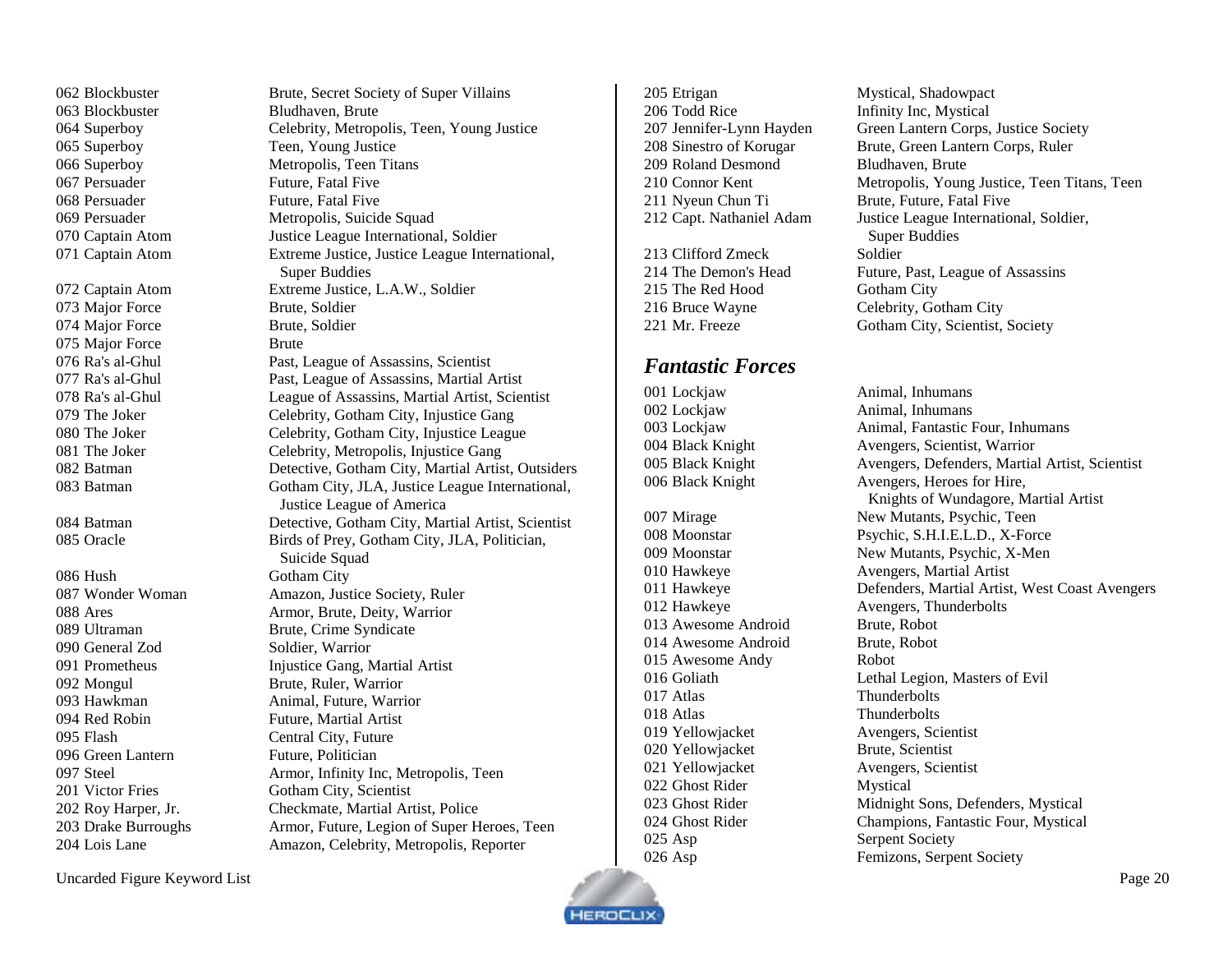| 027 Asp           | Femizons, Serpent Society                       |
|-------------------|-------------------------------------------------|
| 028 Shocker       | >> No Keywords <<                               |
| 029 Shocker       | <b>Masters of Evil</b>                          |
| 030 Shocker       | Sinister Syndicate                              |
| 031 Tigra         | Animal, Avengers, Martial Artist                |
| 032 Tigra         | Animal, Detective, West Coast Avengers          |
| 033 Tigra         | Animal, Avengers, Police                        |
| 034 Jolt          | Teen, Thunderbolts                              |
| $035$ Jolt        | Teen, Thunderbolts                              |
| $036$ Jolt        | <b>Young Allies</b>                             |
| 037 Karma         | New Mutants, Teen                               |
| 038 Karma         | Madripoor, X-Men                                |
| 039 Karma         | X-Men                                           |
| 040 Vulture       | >> No Keywords <<                               |
| 041 Vulture       | Sinister Syndicate                              |
| 042 Vulture       | >> No Keywords <<                               |
| 043 Songbird      | Femizons, Masters of Evil, Thunderbolts         |
| 044 Songbird      | Thunderbolts                                    |
| 045 Songbird      | Thunderbolts                                    |
| 046 Iron Fist     | Heroes for Hire, Martial Artist                 |
| 047 Iron Fist     | Heroes for Hire, Martial Artist, Mystical       |
| 048 Iron Fist     | Martial Artist, Marvel Knights                  |
| 049 Power-Man     | Defenders, Martial Artist, Fantastic Four       |
| 050 Cage          | Heroes for Hire, Martial Artist, Marvel Knights |
| 051 Power-Man     | Avengers, Martial Artist, Marvel Knights        |
| 052 Scarlet Witch | Brotherhood of Mutants, Mystical                |
| 053 Scarlet Witch | Mystical, Ultimate X-Men                        |
| 054 Scarlet Witch | Mystical, S.H.I.E.L.D., Ultimates               |
| 055 Rogue         | Brotherhood of Mutants, Teen                    |
| 056 Rogue         | X-Men                                           |
| 057 Rogue         | X-Men, X.S.E.                                   |
| 058 Dr. Strange   | Midnight Sons, Mystical                         |
| 059 Dr. Strange   | Defenders, Mystical                             |
| 060 Dr. Strange   | Avengers, Mystical                              |
| 061 Green Goblin  | Scientist                                       |
| 062 Green Goblin  | Scientist, Sinister Society                     |
| 063 Green Goblin  | Scientist, Thunderbolts                         |
| 064 Juggernaut    | Brotherhood of Mutants, Brute                   |
| 065 Juggernaut    | Brute, Exemplars                                |
| 066 Juggernaut    | X-Men                                           |
| 067 Sub-Mariner   | Atlantis, Ruler                                 |
| 068 Sub-Mariner   | Atlantis, Defenders, Ruler                      |
| 069 Sub-Mariner   | Atlantis, Avengers, Ruler                       |
|                   |                                                 |

071 Human Torch Fantastic Four, Teen 076 The Thing Brute, Fantastic Four 077 The Thing Fantastic Four 085 Volcana  $\gg$  No Keywords << 086 Mad Thinker Maggia, Scientist Arnim Zola Psychic, Scientist Baron Mordo Mystical Baron Blood Monster, Mystical Nimrod Future, Robot

## <span id="page-20-0"></span>*City of Villains*

 Ghost Widow Arachnos, Spy Captain Mako Arachnos, Mutant

070 Human Torch Fantastic Four, Teen Human Torch Celebrity, Fantastic Four Invisible Woman Fantastic Four, Scientist Invisible Woman Fantastic Four, Scientist Invisible Woman Celebrity, Fantastic Four, Scientist 078 The Thing Celebrity, Fantastic Four Mr. Fantastic Fantastic Four, Scientist Mr. Fantastic Fantastic Four, Scientist Mr. Fantastic Celebrity, Fantastic Four, Scientist 082 Nightcrawler Martial Artist, X-Men Nightcrawler Excalibur, Martial Artist 084 Nightcrawler Martial Artist, X-Men, X.S.E. Orphan Martial Artist, X-Force, X-Statix Wolverine Future, Martial Artist, X-Men Warlock Excalibur, Fallen Angels, New Mutants, Robot Professor Xavier Celebrity, Psychic, Ultimate X-Men Dr. Doom Armor, Mystical, Ruler, Scientist Spider-Man Future, Exiles, Scientist Norman Osborn Celebrity, Hellfire Club, Scientist Cain Marko Brute, Exemplars, Soldier Namor All-Winners Squad, Atlantis, Invaders, Ruler Johnny Storm Celebrity, Fantastic Four, Teen Sue Storm Celebrity, Fantastic Four Ben Grimm Celebrity, Fantastic Four, Monster Reed Richards Celebrity, Fantastic Four, Scientist Kurt Wagner Excalibur, Martial Artist, X-Men Johnny Storm Celebrity, Fantastic Four

 Lord Recluse Arachnos, Ruler, Soldier Black Scorpion Arachnos, Armor, Soldier

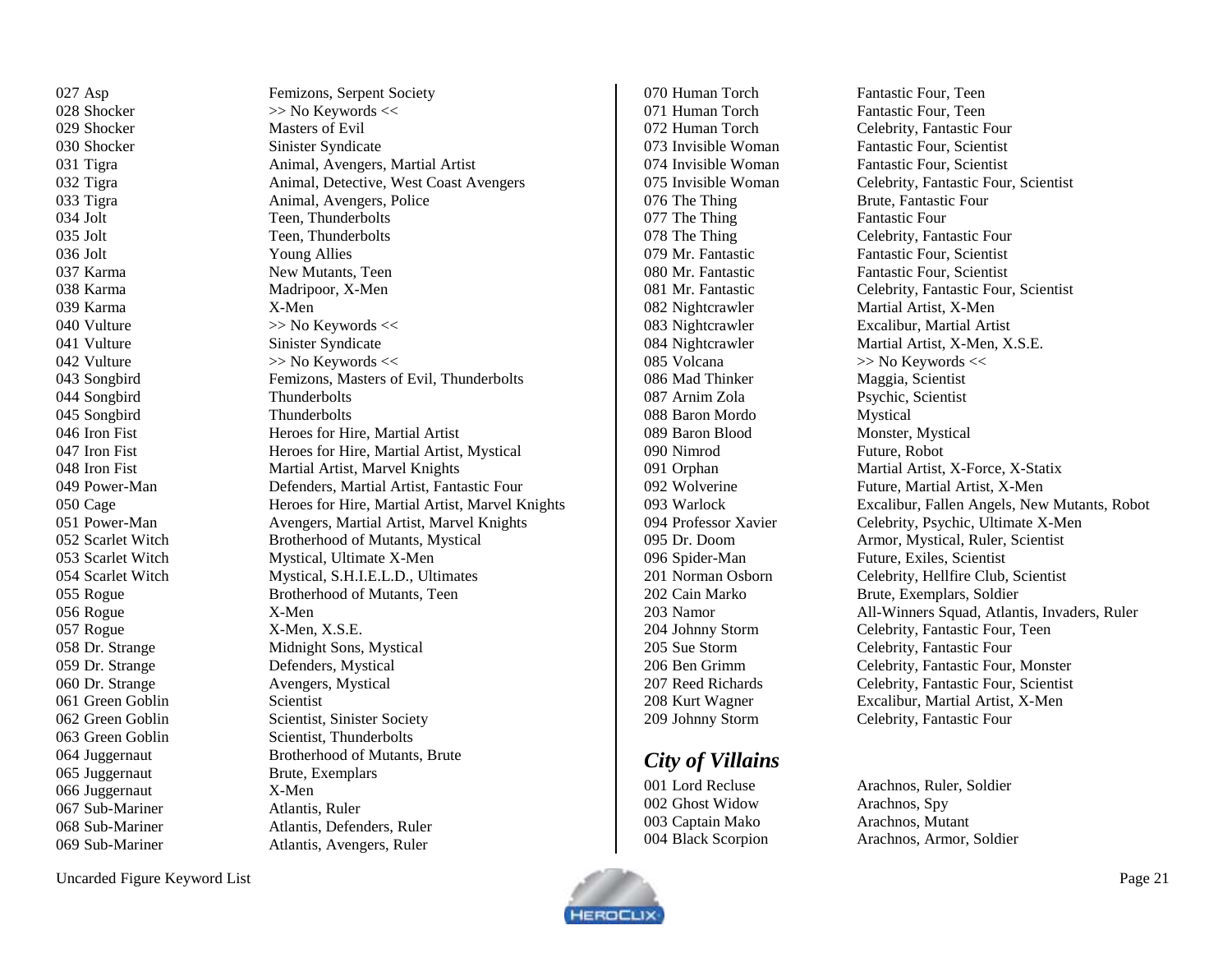#### <span id="page-21-0"></span>*Icons*

005 Harley Quinn Gotham City, Society Scarecrow Gotham City, Society Cheetah Animal 017 Cheetah Animal, Villainy Inc 018 Cheetah Animal, Society 019 Blackfire Ruler, Warrior Blackfire Warrior Blackfire Warrior Starfire Celebrity, Teen Titans 025 Aquaman Atlantis, Ruler 029 Raven Mystical, Teen Titans Bizarro Metropolis, Brute Bizarro Metropolis Bizarro Metropolis 037 The Joker Celebrity, Metropolis

Uncarded Figure Keyword List Page 22

 Batman Detective, Gotham City, Martial Artist Robin Gotham City, Martial Artist, Teen Hawkgirl Justice League of America, Police 004 The Joker Gotham City, Injustice Gang, Injustice League 006 Man-Bat Animal, Gotham City, Monster, Scientist Scarecrow Gotham City, Scientist Scarecrow Gotham City, Injustice Gang Beast Boy Animal, Celebrity, Doom Patrol, Teen Changeling Animal, Teen, Teen Titans Beast Boy Animal, Doom Patrol, Teen, Teen Titans Robin Detective, Gotham City, Martial Artist Robin Detective, Gotham City, Teen, Young Justice Robin Detective, Martial Artist, Teen, Teen Titans 022 Starfire Ruler, Teen, Teen Titans Starfire Outsiders, Teen Titans Aquaman Atlantis, Justice League of America, JLA, Ruler Aquaman Atlantis, Justice League International, JLA, Ruler 028 Raven Mystical, Teen, Teen Titans Raven Mystical, Sentinels of Magic, Teen Titans Wonder Woman Amazon, Ruler, Warrior Wonder Woman Amazon, Justice League of America Wonder Woman Amazon, Justice League International, JLA 038 The Joker Celebrity, Gotham City, Injustice League 039 The Joker Celebrity, Gotham City, Injustice Gang 040 Batman Justice League of America, Justice League International, JLA Batman Detective, Martial Artist, Scientist

 Brainiac Robot, Scientist 052 Terra Teen, Teen, Teen Titans Barbara Ann Minerva Animal 205 Princess Komand'r Ruler 206 Princess Koriand'r Ruler, Teen Titans Professor Zoom Future, Secret Society of Super Villains *Armor Wars* Firebrand Armor

<span id="page-21-1"></span> Firebrand Armor Firebrand Armor 004 Paladin Soldier Paladin Wild Pack 006 Paladin Heroes for Hire Lorelei Asgardian Lorelei Asgardian Lorelei Asgardian Diamond Lil Omega Flight Diamond Lil Alpha Flight Echo Martial Artist Echo Martial Artist

 Batman Celebrity, Bludhaven, Gotham City, Metropolis Darkseid Apokolips, Cosmic, Ruler Darkseid Apokolips, Ruler, Secret Society of Super Villains Darkseid Apokolips, New Gods, Ruler Superman Celebrity, Metropolis, Reporter Superman JLA, Justice League of America, Justice League Superman Metropolis, JLA, Justice League of America, Justice League Ra's al-Ghul Past, League of Assassins, Martial Artist, Scientist Lex Luthor Armor, Injustice League, Scientist, Society Cyborg Robot, Teen, Teen Titans The Flash Central City, Justice League International, Justice League Europe, JLA 201 Dr. Jonathan Crane Gotham City, Scientist Gar Logan Animal, Doom Patrol, Teen Titans Tim Drake Detective, Gotham City, Martial Artist, Teen Dark Knight Detective Detective, Gotham City, Martial Artist Batman (Promo) Gotham City, Martial Artist

 Diamond Lil Alpha Flight, Brute Echo Avengers, Martial Artist 016 Killer Shrike  $\gg$  No Keywords << 017 Killer Shrike >> No Keywords <<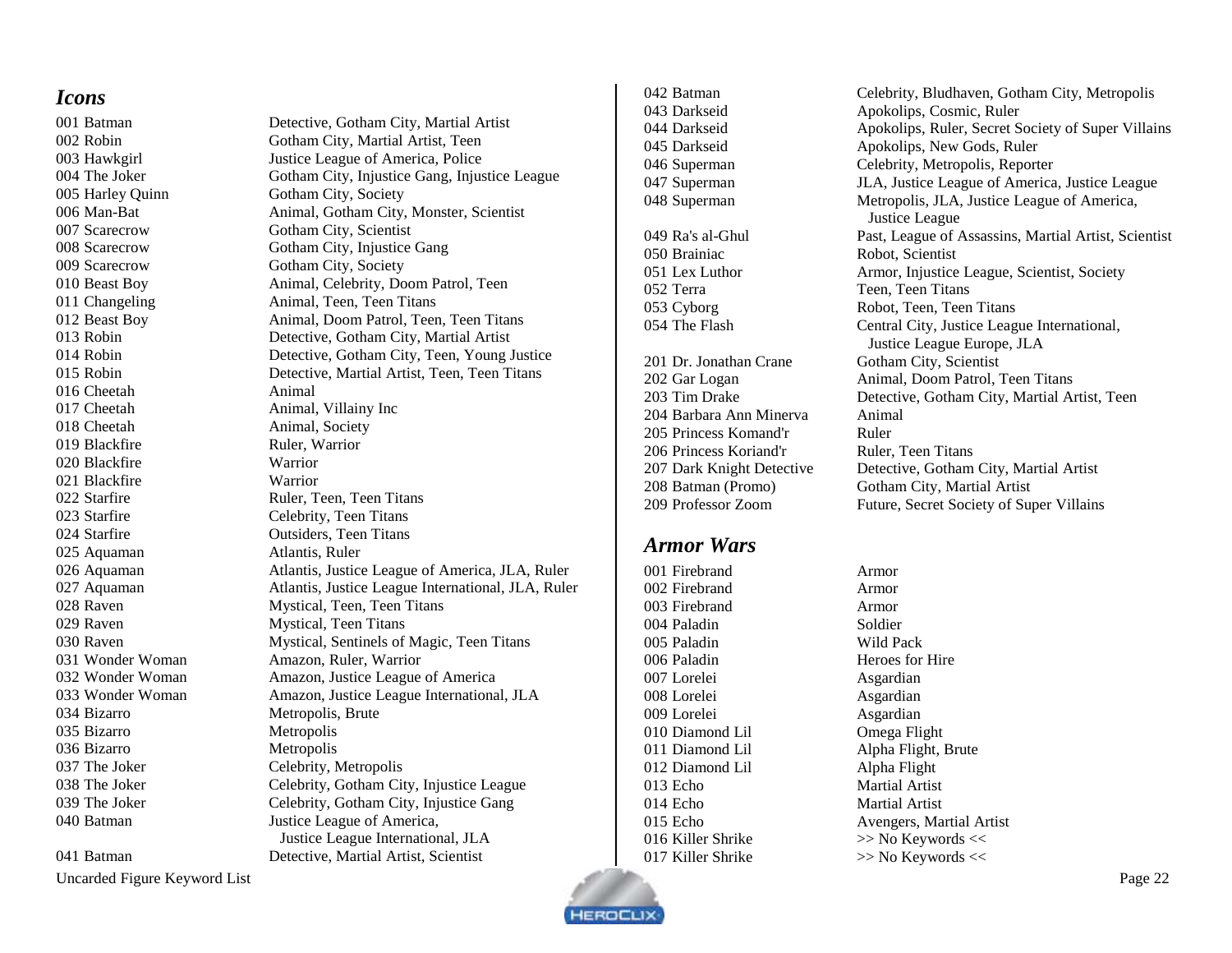018 Killer

023 Banshee

024 Banshee

033 Magma

042 Aurora

044 Cannonball

045 Cannonball

054 Quicksilver

 $059$  Sunfire

 $>>$  No Keywords  $<<$ 019 Thunderbird Mutant, Soldier, X-Men 020 Thunderbird Hellions, Mutant 021 Warpath New Mutants, X-Force, X-Men 022 Banshee Mutant, Police X -Men X, Mutant, X -Men 025 Spymaster Spy 026 Spymaster Spy 027 Spymaster Spy 028 Ghost Spy 029 Ghost Spy 030 Ghost Spy 031 Magma Mutant, New Mutants 032 Magma Hellions, Mutant, New Mutants X -Men 034 Marrina Alpha Flight, Beta Flight 035 Marrina Alpha Flight, Avengers 036 Marrina Animal, Monster 037 Thunderball Scientist, Wrecking Crew 038 Thunderball Scientist, Wrecking Crew 039 Thunderball Scientist, Wrecking Crew 040 Aurora Alpha Flight, Mutant 041 Aurora Alpha Flight, Mutant Weapon X 043 Cannonball Mutant, New Mutants, Teen X -Force X -Force, X -Men 046 Wendigo Monster 047 Wendigo Brute, Monster 048 Wendigo Monster 049 Shaman Alpha Flight, Mystical 050 Shaman Alpha Flight, Mystical 051 Shaman Alpha Flight, Mystical 052 Quicksilver Brotherhood of Mutants, Mutant 053 Quicksilver Avengers, Inhumans, Mutant X -Factor 055 Psylocke Mutant, Psychic, Spy 056 Psylocke Mutant, Psychic, X-Men 057 Psylocke Martial Artist, Mutant, X -Men 058 Sunfire Mutant X -Men 060 Sunfire Mutant

061 Dazzler Celebrity 063 Dazzler 065 Executioner Asgardian 066 Executioner Asgardian, Warrior 067 War Machine Armor, Soldier 069 War Machine Armor, Soldier 070 Crimson Dynamo Armor, Scientist 071 Crimson Dynamo Armor 072 Crimson Dynamo Armor 073 Titanium Man Armor 074 Titanium Man Armor 075 Titanium Man Armor 080 Captain America 081 Captain America Avengers 082 Ultron - 083 Ultron-11 084 Ultron 086 Shathra Animal, Mystical 087 Jocasta Avengers, Robot 089 Black King Hellfire Club, Mutant 090 Iron Monger Armor 091 Sentry Avengers 092 Spider-Woman 093 Spider-Man 096 Magneto Mutant, Ruler 201 Eliot Franklin Scientist, Wrecking Crew 202 Jeanne -Marie Beaubier Alpha Flight 204 Georges Baptiste Animal, Brute, Monster 205 Talisman Mystical 206 Sir Pietro Maximoff Mutant

062 Dazzler Celebrity, Ultimate X -Men X -Men 064 Executioner Asgardian, Masters of Evil 068 War Machine Armor, West Coast Avengers 076 Iron Man Armor, Avengers, Scientist 077 Iron Man Armor, Scientist, West Coast Avengers 078 Iron Man Armor, Avengers, Illuminati, Scientist 079 Captain America Avengers, Invaders, Past, Soldier<br>
080 Captain America Avengers, Soldier 5 Masters of Evi l, Robot Robot Robot 085 Crystal Avengers, Fantastic Four, Inhumans 088 Iron Man Armor, Avengers, Scientist Avengers, Detective, S.H.I.E.L.D., Spy Celebrity, Mutant 094 Mystique Mutant, S.H.I.E.L.D., Spy 095 Wolverine Mutant, S.H.I.E.L.D., Soldier, Spy 203 Sam Guthrie Mutant, New Mutants, X-Men 207 Captain Britain Captain Britain Corps, Mutant, Psychic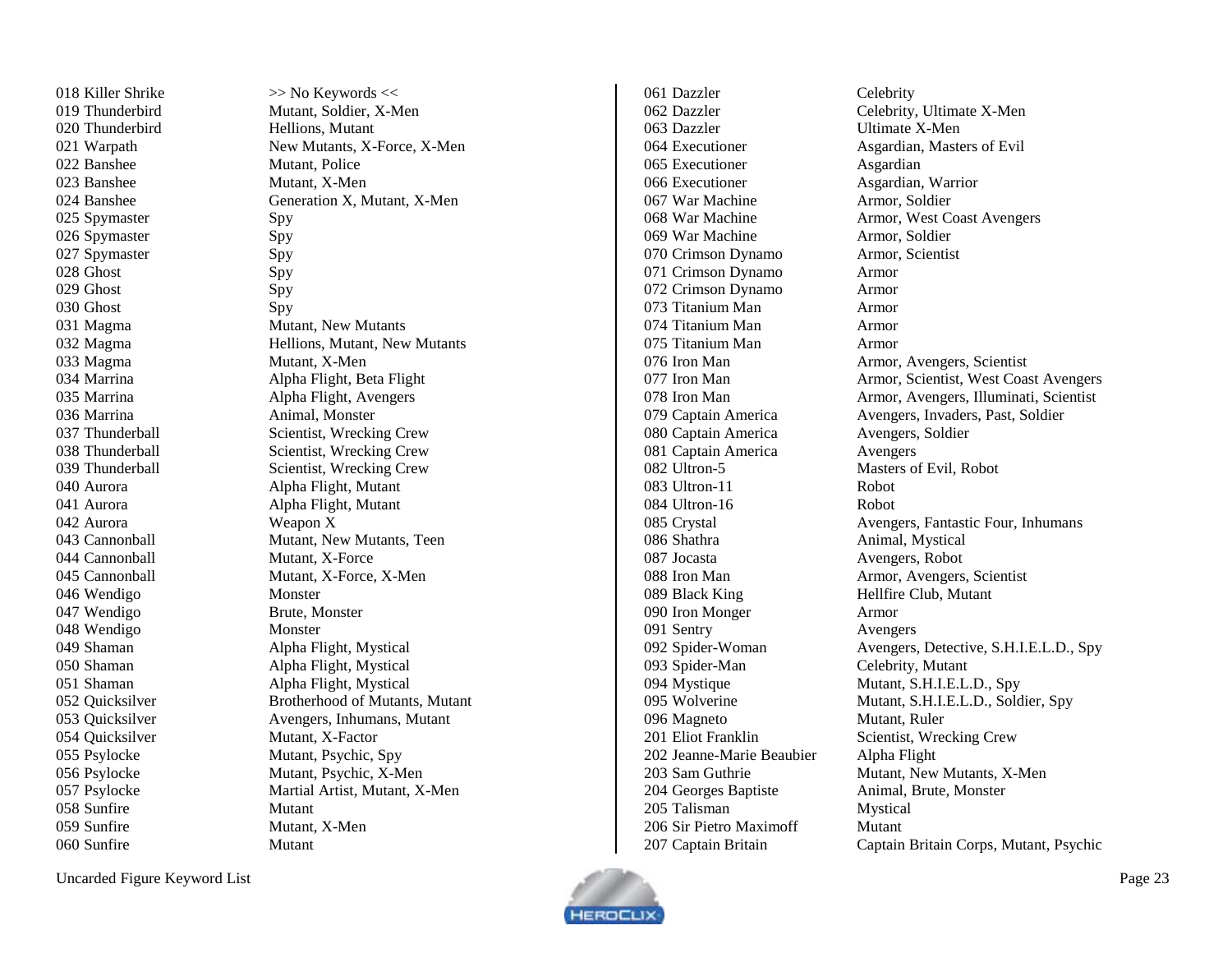208 Shiro Yoshida Big Hero 6, Mutant 211 James Rhodes Armor, Soldier 212 Gennady Gavrilov Armor, Teen 213 The Gremlin Armor, Mutant 215 John Walker Soldier 217 Jessica Drew HYDRA 218 Anthony Stark Armor, Scientist 219 Wolverine Mutant 220 Wolverine X-Men

 Ali Blair Celebrity, Teen, Ultimate X-Men 210 Skurge Asgardian, Brute, Warrior Tony Stark Armor, Scientist, S.H.I.E.L.D. Ultron-13 Lethal Legion, Masters of Evil, Robot

## <span id="page-23-0"></span>*Collateral Damage*

002 HIVE Trooper HIVE, Soldier 003 HIVE Trooper HIVE, Soldier 004 Ragman  $\gg$  No Keywords << 006 Ragman Mystical, Shadowpact 010 Black Mask  $\gg$  No Keywords << 011 Black Mask  $\gg$  No Keywords << 012 Black Mask  $>>$  No Keywords  $<<$ 013 Trickster Teen 014 Trickster Rogues, Teen 015 Trickster Rogues, Teen 016 Azrael Gotham City, Warrior 017 Azrael Gotham City 018 Azrael Mystical, Warrior 022 Dr. Mid-Nite Scientist 025 Green Flame Global Guardians, Spy

 Phoenix Cosmic, Psychic, X-Men HIVE Trooper HIVE, Soldier Ragman Mystical, Sentinels of Magic Vixen Animal, Justice League of America Vixen Animal, Birds of Prey, Suicide Squad Vixen Animal, Justice League Katana Martial Artist, Outsiders Katana Martial Artist, Outsiders Katana Birds of Prey, Martial Artist Dr. Mid-Nite Justice Society, Scientist Dr. Mid-Nite Justice Society, Scientist 026 Fire Justice League International Fire Checkmate, Justice League International, Spy

031 Speedy Star City, Teen 033 Speedy Star City 043 Blue Devil >> No Keywords << 045 Blue Devil Mystical, Shadowpact 046 Black Lightning Metropolis 047 Black Lightning Outsiders 048 Black Lightning Outsiders, Politician 051 Green Lantern Green Lantern Corps 052 Manhunter Police 053 Manhunter Police, Spy 054 Manhunter Birds of Prey, Spy 058 Metamorpho Seven Soldiers 059 Metamorpho Outsiders 061 Emerald Empress Fatal Five, Future 062 Emerald Empress Fatal Five, Future 065 Dr. Light Suicide Squad 066 Dr. Light Injustice Gang

 Icemaiden Global Guardians, Mystical Ice Justice League International 030 Ice Justice League International Speedy Star City, Teen, Teen Titans Shadow Lass Future, Legion of Super Heroes, Teen Umbra Future, Legion of Super Heroes, Teen Shadow Lass Future, Legion of Super Heroes, Teen Captain Cold Legion of Doom, Rogues, Secret Society of Super Villains 038 Captain Cold Central City, Rogues, Suicide Squad 039 Captain Cold Central City, Legion of Doom, Rogues Elongated Man Celebrity, Detective, Justice League of America Elongated Man Detective, Justice League of America, Justice League Europe Elongated Man Detective, Doom Patrol, Opal City, Super Buddies 044 Blue Devil Mystical, Sentinels of Magic Green Lantern Green Lantern Corps, Teen Titans Green Lantern Green Lantern Corps, JLA Clayface Celebrity, Gotham City, Mud Pack Clayface Brute, Gotham City, Mud Pack Clayface Brute, Gotham City, Monster, Mud Pack Metamorpho Justice League Europe, Outsiders 063 Emerald Empress Fatal Five, Future, Ruler Dr. Light Fearsome Five, Injustice League, Scientist 067 Superman Blue JLA, Metropolis, Reporter 068 Superman Red JLA, Metropolis

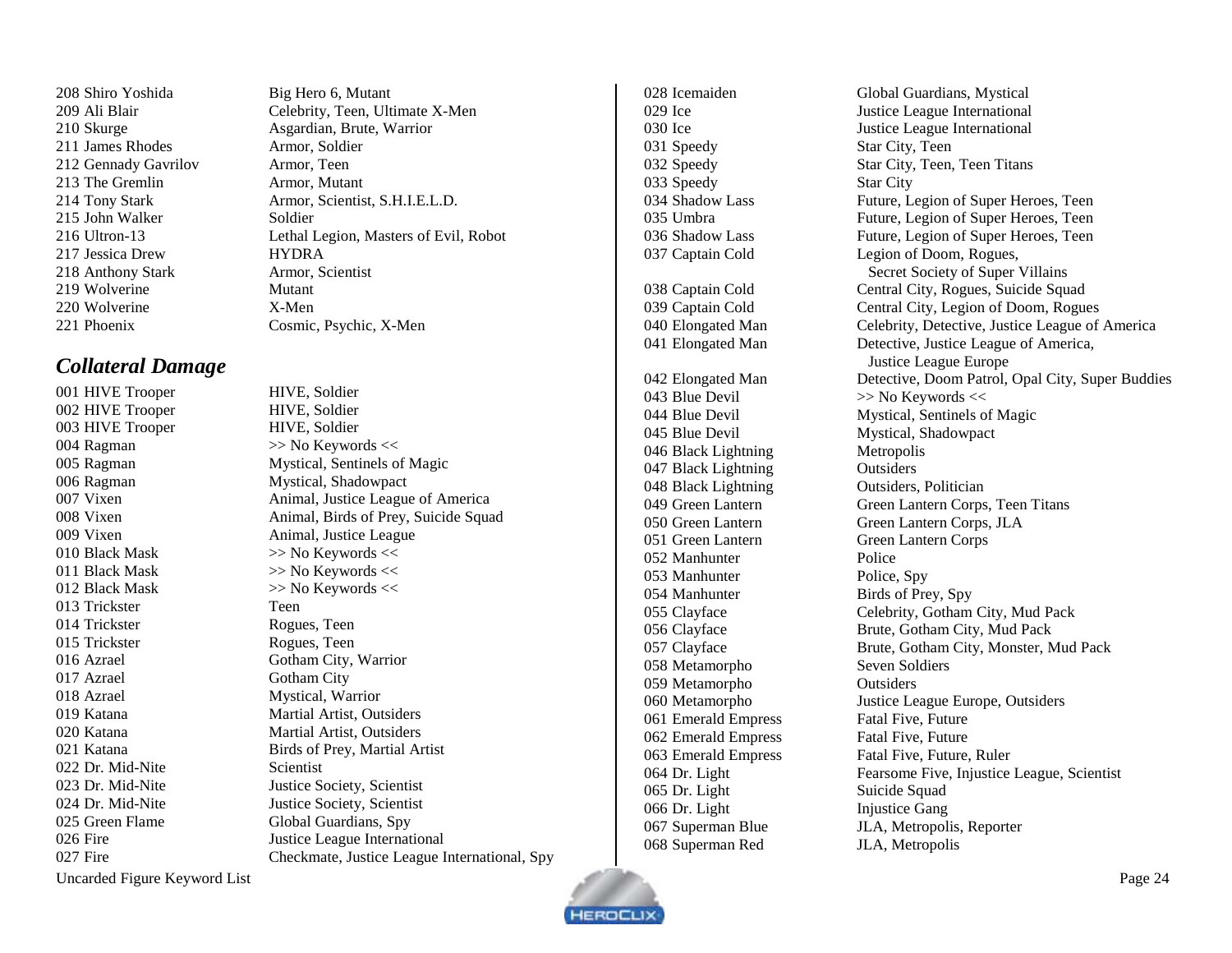Superman JLA Red Tornado Justice League of America, Robot Red Tornado Justice League of America, Robot, Young Justice Red Tornado Mystical, Primal Force, Robot, Young Justice Geo-Force Outsiders, Ruler Geo-Force Outsiders, Ruler Geo-Force Outsiders OMAC Checkmate, Robot, Spy 077 OMAC Checkmate, Robot, Soldier 078 OMAC Checkmate, Robot, Soldier, Spy Mary Marvel Fawcett City Mary Marvel Fawcett City Mary Marvel Fawcett City, Super Buddies 082 Monsieur Mallah Animal, Brotherhood of Evil The Brain Brotherhood of Evil, Scientist Monsieur Mallah & the Brain Animal, Brotherhood of Evil, Scientist 085 Felix Faust Injustice League, Mystical, Secret Society of Super Villains Guardian Police, Reporter, Seven Soldiers Crimson Avenger Mystical 088 Ambush Bug  $\gg$  No Keywords << Dr. Psycho Psychic Orion JLA, New Gods, Soldier, Warrior Jonah Hex Past, Soldier Eclipso Mystical 093 Captain Boomerang Central City, Rogues Owlman Crime Syndicate, Gotham City, Martial Artist Kalibak Brute, New Gods Adam Strange Justice League of America, Seven Soldiers, Soldier 201 Len Snart Rogues Ralph Dibny Detective, Justice League of America Dan Cassidy Justice League Europe, Mystical 204 Jefferson Pierce Politician Kyle Rayner JLA 206 Kate Spencer Police, Spy Basil Karlo Brute, Monster, Mud Pack Rex Mason Doom Patrol, Justice League Europe, Outsiders 209 Emerald Eye of Ekron Future Arthur Light Fearsome Five, Injustice Gang, Injustice League 211 Clark Kent JLA, Metropolis, Reporter 212 Tornado Tyrant Monster, Mystical Prince Brion Markov Outsiders, Ruler

 Captain Marvel Fawcett City, Mystical 216 GeneGrafted Brain Scientist Krypto Animal 218 Superman Metropolis Parallax >> No Keywords << Superman Robot Robot

<span id="page-24-0"></span>

#### *Sinister*

 HYDRA Footsoldier HYDRA, Soldier HYDRA Technician HYDRA, Scientist HYDRA Officer HYDRA S.H.I.E.L.D. Trooper S.H.I.E.L.D., Soldier S.H.I.E.L.D. Sniper S.H.I.E.L.D., Soldier S.H.I.E.L.D. Agent S.H.I.E.L.D., Spy Swordsman Lethal Legion Swordsman Avengers Swordsman Lethal Legion Hydro Man Sinister Syndicate 011 Hydro Man Sinister Syndicate Paste Pot Pete Frightful Four, Scientist 014 Trapster Frightful Four, Scientist Trapster Frightful Four, Scientist Mockingbird S.H.I.E.L.D., Spy Mockingbird Avengers 019 Jewel  $\gg$  No Keywords  $\ll$  Jessica Jones Detective Jessica Jones Detective, Reporter Beetle Armor, Masters of Evil 025 Wingless Wizard Frightful Four, Scientist 026 Wizard Frightful Four, Scientist 027 Wizard Frightful Four, Scientist Electro Sinister Syndicate Electro Sinister Syndicate

 OMAC 5674 Checkmate, Robot, Soldier, Spy Ultimate Clayface Brute, Monster, Mud Pack 222 The Man of Steel Gotham City, JLA, Justice League, Metropolis 223 Dark Knight Detective, Gotham City, JLA, Justice League, Metropolis Spectre Justice Society, Mystical, Quintessence

 Hydro Man Frightful Four, Masters of Evil, Sinister Syndicate Mockingbird Avengers, West Coast Avengers Beetle Armor, Scientist, Sinister Syndicate Beetle Armor, Sinister Syndicate

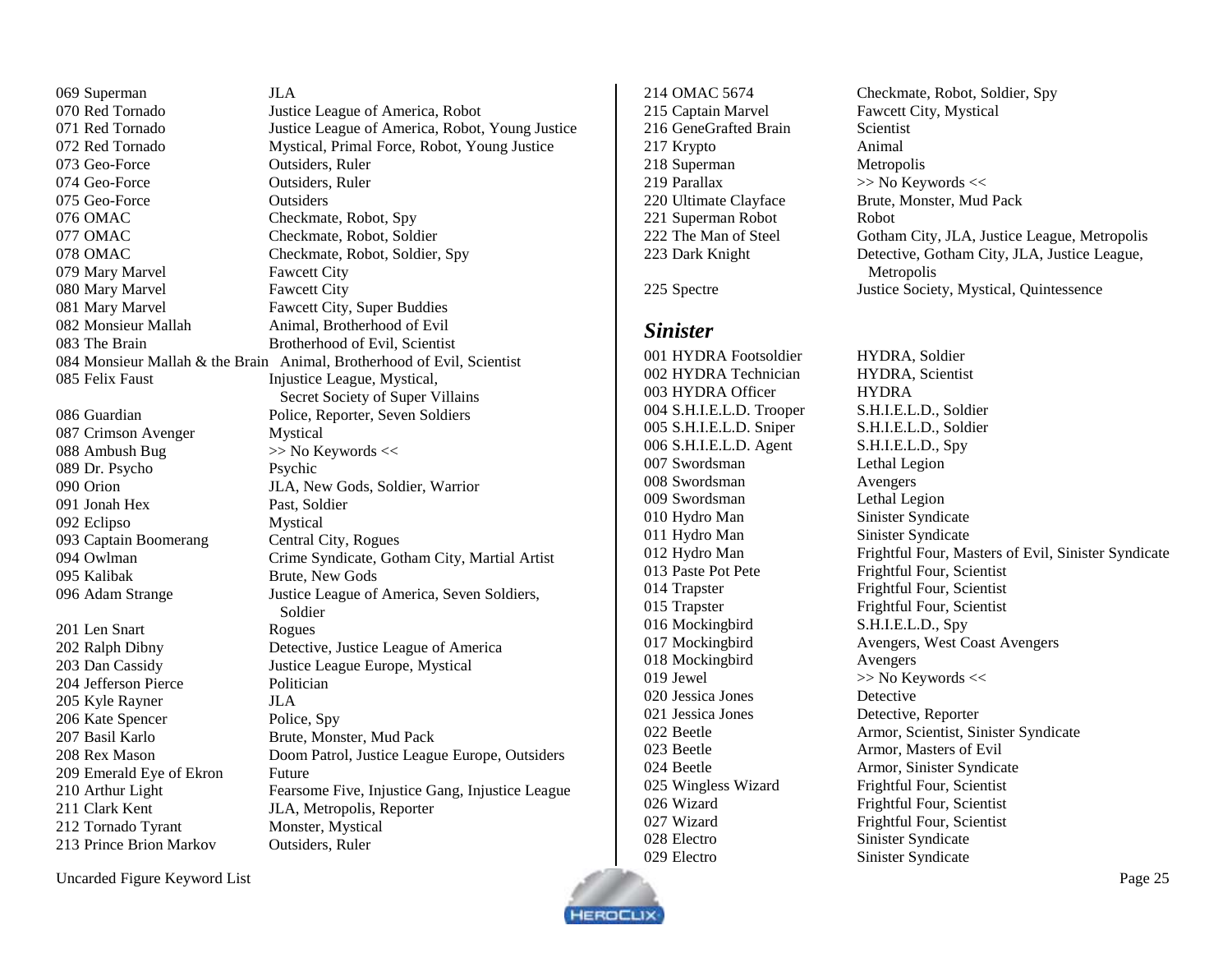030 Electro  $\gg$  No Keywords << Fixer HYDRA, Masters of Evil, Scientist Techno Masters of Evil, Robot, Scientist, Thunderbolts 033 Fixer Scientist, Thunderbolts Sprite Mutant, New Mutants, Teen, X-Men Shadowcat Excalibur, Mutant, Teen, X-Men Shadowcat Excalibur, Mutant, X-Men MACH-1 Armor, Scientist, Thunderbolts MACH-3 Armor, Scientist, Thunderbolts, V Battalion MACH-4 Armor, Scientist, Thunderbolts Nighthawk Defenders, Thunderbolts Valkyrie Defenders, Mystical, Warrior Valkyrie Asgardian, Defenders, Mystical, Warrior Madrox Detective, Mutant, X-Factor Radioactive Man Masters of Evil, Scientist 063 Radioactive Man Scientist, Thunderbolts Rhino Brute, Sinister Syndicate

073 Daredevil Martial Artist 074 Daredevil Martial Artist 075 Daredevil Martial Artist 076 Meggan Excalibur, Mystical 078 Meggan Excalibur, Mystical, Ruler 079 Bullseye  $\gg$  No Keywords  $\ll$ 080 Bullseye  $\gg$  No Keywords << 081 Bullseye Thunderbolts 083 Kraven  $\gg$  No Keywords << 084 Kraven Sinister Syndicate 085 Forge Mutant, X-Factor, X-Men 086 Purple Man  $\gg$  No Keywords << 087 Maximus Inhumans, Psychic 088 Baron Strucker HYDRA, Past, Soldier 089 Charcoal Brute, Teen, Thunderbolts 090 Wolverine Avengers, Mutant, X-Men 092 Arkon Ruler, Warrior 093 Ka-Zar Warrior 094 Scarlet Spider New Warriors 095 Stilt Man Armor 201 Soulsword Wielder Mutant, Mystical, Teen 202 Abner Jenkins Armor, Scientist 205 James Madrox Mutant 206 Michael Roth Robot, Soldier 207 Sam Wilson S.H.I.E.L.D. 208 Symbiote Monster 209 Dr. Chen Lu Scientist 210 Monica Rambeau Avengers, Nextwave 211 Aleksei Mikhailovich Brute 212 James Sanders  $\gg$  No Keywords << 213 Kingpin of Hell's Kitchen Martial Artist 214 Goblin Princess Mystical 215 Lester  $\gg$  No Keywords  $\ll$ 216 Kraven the Spider Animal, Warrior 217 Spider-Man Armor 218 Venom Monster, Reporter 219 Snap Wilson  $\gg$  No Keywords <<

 Meggan Animal, Excalibur, Mystical Kraven Sinister Syndicate, Warrior 091 Nick Fury S.H.I.E.L.D., Soldier, Spy, Ultimates Black Bolt Illuminati, Inhumans, Ruler Kyle Richmond Defenders, Squadron Sinister, Thunderbolts Brunnhilde Asgardian, Defenders, Deity, Warrior



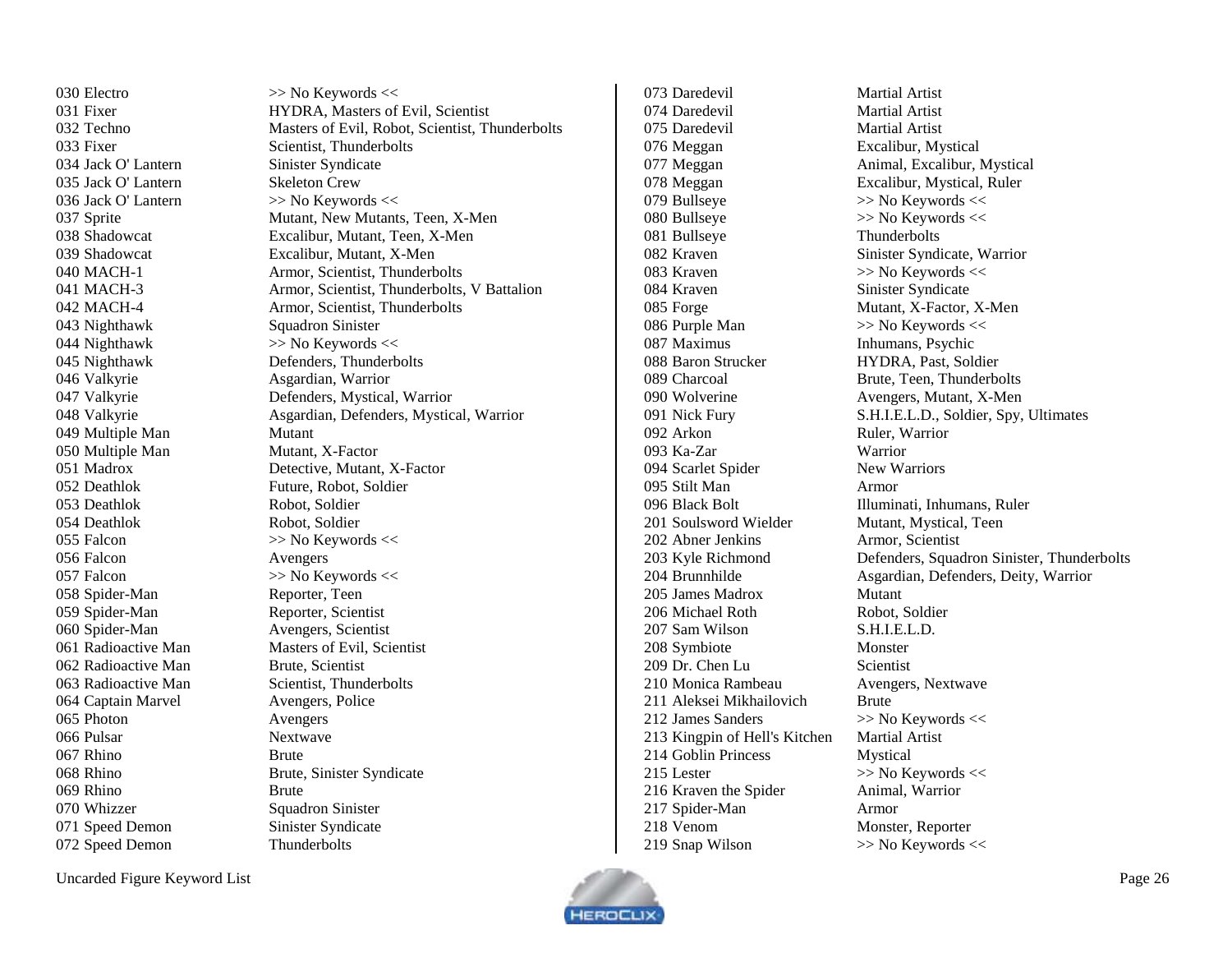#### <span id="page-26-0"></span>*Danger Room*

006 Storm Mutant, X-Men

#### <span id="page-26-1"></span>*Giants*

 Alloy Future, Metal Men 007 Chemo Monster

## <span id="page-26-2"></span>*Invincible*

| 001 Invincible      |
|---------------------|
| 002 Atom Eve        |
| 003 Robot           |
| 004 Allen the Alien |
| 005 Omni-Man        |
| 006 Titan           |
| 007 Angstrom Levy   |
|                     |

## <span id="page-26-3"></span>*Green Lantern Corps*

## <span id="page-26-4"></span>*Days of Future Past*

 Colonel Logan Future, Mutant, Soldier 002 Hound Future, Mutant Advanced Sentinel Future, Robot

Uncarded Figure Keyword List Page 27

 Cyclops Mutant, X-Factor Colossus Brute, Mutant, X-Men Angel Defenders, Mutant, X-Factor Jean Grey Mutant, Psychic, X-Factor Beast Mutant, Scientist, X-Factor

001 Atom Smasher Infinity Inc, Justice Society, Suicide Squad Validus Brute, Fatal Five, Future Colossal Boy Future, Legion of Super Heroes, Teen Rita Farr Celebrity, Doom Patrol Giganta Legion of Doom, Scientist

> Guardians of the Globe, Teen Guardians of the Globe, Teen Guardians of the Globe, Robot, Scientist Police, Warrior Guardians of the Globe, Soldier **Brute** Scientist

 G'nort Animal, Green Lantern Corps, Justice League Antarctica, Super Buddies Ch'p Green Lantern Corps Abin Sur Green Lantern Corps Arisia Green Lantern Corps Katma Tui Green Lantern Corps Ganthet Green Lantern Corps, Quintessence Tomar Re Green Lantern Corps, Scientist

#### <span id="page-26-5"></span>*Supernova*

 Kree Warrior Kree, Soldier Kree Captain Kree, Soldier Kree Colonel Kree, Soldier Skrull Infiltrator Skrulls, Spy Skrull Warrior Skrulls, Soldier Skrull General Skrulls, Soldier Shi'ar Warrior Shi'ar, Soldier Shi'ar Borderer Shi'ar, Soldier 009 Shi'ar Admiral Shi'ar, Soldier Badoon Warrior Badoon, Soldier 011 Badoon Guard Badoon, Soldier Badoon Commander Badoon, Soldier Night Thrasher Martial Artist, Teen Jubilee Mutant, Teen, X-Men Jubilee Mutant Super-Apes: Igor Animal, Super-Apes Super-Apes: Mikhlo Animal, Super-Apes Super-Apes: Peotor Animal, Super-Apes 027 Sunspot Hellfire Club, Mutant 029 Justice New Warriors, Teen Justice Avengers, Mutant Bulldozer Brute, Wrecking Crew Bulldozer Brute, Wrecking Crew

 Night Thrasher Martial Artist, New Warriors, Teen Night Thrasher Celebrity, Martial Artist, New Warriors Jubilee Generation X, Mutant, Teen Raza Robot, Martial Artist, Starjammers, Warrior Raza Robot, Martial Artist, Starjammers Raza Robot, Starjammers, Warrior Sunspot Fallen Angels, Mutant, New Mutants, Teen 026 Sunspot Hellfire Club, Mutant, Teen, X-Force Marvel Boy Mutant, New Warriors, Teen Tessa Hellfire Club, Mutant, Spy Sage Hellfire Club, Mutant, Psychic, X-Men Sage Excalibur, Mutant, X-Men Nocturne Exiles, Mutant, Mystical, X-Men Nocturne Exiles, Hellfire Club, Mutant, Mystical Nocturne Exiles, Mutant, Mystical 037 Nova New Warriors, Nova Corps, Police, Teen Kid Nova Celebrity, New Warriors, Teen 039 Nova **Nova Corps, Police, Soldier** Bulldozer Brute, Masters of Evil, Wrecking Crew

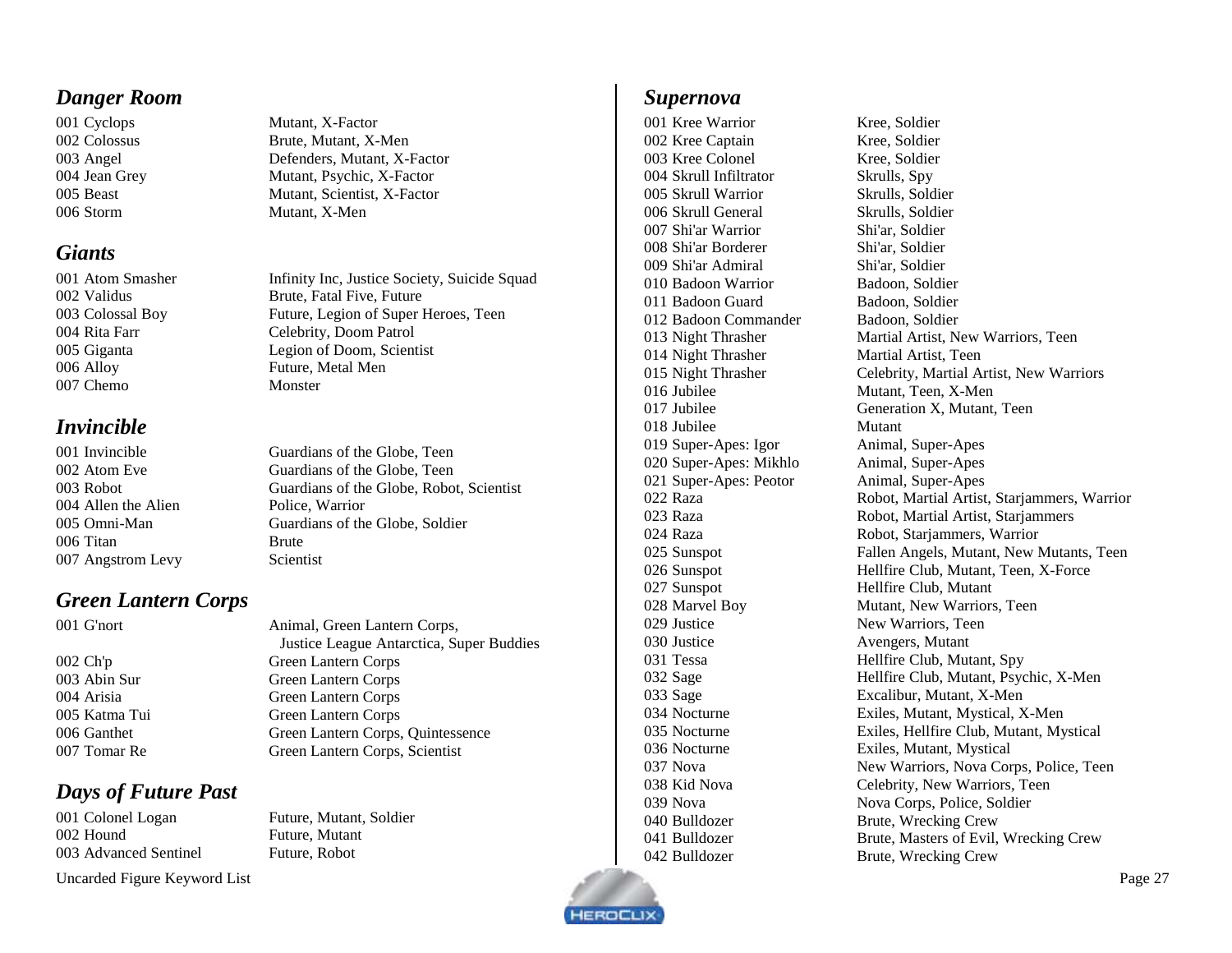Aleta Future, Guardians of the Galaxy Kang Future, Scientist, Warrior Ant-Man Avengers, Scientist Ant-Man Avengers, Scientist 055 She-Hulk Avengers, Brute 056 She-Hulk Fantastic Four 057 She-Hulk Avengers, S.H.I.E.L.D. Vision Avengers, Robot 064 Drax the Destroyer Brute 065 Drax the Destroyer Brute, Infinity Watch Drax Warrior Mantis Martial Artist Mantis Martial Artist 070 Doctor Spectrum Squadron Sinister 071 Doctor Spectrum Squadron Supreme 072 Doctor Spectrum Squadron Supreme Hyperion Eternal, Squadron Sinister 074 Hyperion Squadron Supreme 075 Hyperion Squadron Supreme 076 Silver Surfer Herald Silver Surfer Defenders, Herald Silver Surfer Cosmic, Herald Legacy Kree Captain Marvel Avengers, Cosmic, Kree 085 Majestrix Lilandra Ruler, Shi'ar, Starjammers

044 Aleta Future, Guardians of the Galaxy Starhawk Future, Guardians of the Galaxy Kang Future, Past, Scientist, Soldier, Warrior 048 Kang the Conqueror Future, Past, Ruler, Scientist, Soldier 050 Ant-Man Scientist, West Coast Avengers Weapon Alpha Alpha Flight, Armor, Scientist Guardian Alpha Flight, Armor, Scientist Vindicator Alpha Flight, Armor, Beta Flight, Scientist Vance Astro Guardians of the Galaxy, Psychic, Soldier Vance Astro Future, Guardians of the Galaxy, Psychic Major Victory Future, Guardians of the Galaxy, Psychic Vision Avengers, Robot, West Coast Avengers Vision Avengers, Robot, Young Avengers 068 Mantis Martial Artist, West Coast Avengers Photon Cosmic, Kree, Thunderbolts 082 Thor **Asgardian, Avengers**, Deity Thor Asgardian, Deity, Thor Corps, Warrior Thor Asgardian, Avengers, Deity, Warrior

086 Red Ghost Scientist, Super-Apes Karnak Inhumans, Martial Artist Jack of Hearts Avengers Super-Skrull Skrulls, Soldier Korvac Cosmic, Future, Robot Captain Mar-Vell Cosmic, Kree, Soldier, Spy Binary Starjammers, X-Men Graviton Scientist Thanos Infinity Watch 201 Super-Nova >> No Keywords << Henry Camp Wrecking Crew 207 Jennifer Walters, Esq.  $>>$  No Keywords  $<<$ 209 Victor Shade Avengers, Robot 210 Arthur Douglas Brute Celestial Madonna Martial Artist 212 Joe Ledger Squadron Supreme 213 King Hyperion Brute, Ruler Norrin Radd Cosmic, Herald Genis-Vell Cosmic, Kree Dr. Donald Blake Avengers, Deity, Warrior 217 Iron Man Armor, Avengers Doom Cosmic, Scientist Skymax Skrulls, Squadron Supreme 220 Spider-Man Monster 221 Colonel America Monster Wolverine Monster 223 Hulk Monster 224 The Mighty Thor Deity, Warrior Fin Fang Foom Martial Artist, Monster

## <span id="page-27-0"></span>

001 Hulk Brute, Future 002 Ravage Animal, Future Ghost Rider Future, Robot Meanstreak Future, X-Men

 Machine Man Avengers, Nextwave, Robot Power Princess Exiles, Squadron Supreme, Warrior One-Who-Knows Cosmic, Guardians of the Galaxy Nathaniel Richards Future, Past, Scientist, Soldier Dr. Hank Pym Scientist, West Coast Avengers James MacDonald Hudson Alpha Flight, Armor, Scientist 208 Vance Astrovik Future, Guardians of the Galaxy, Psychic

Punisher Future, Police, S.H.I.E.L.D., Soldier

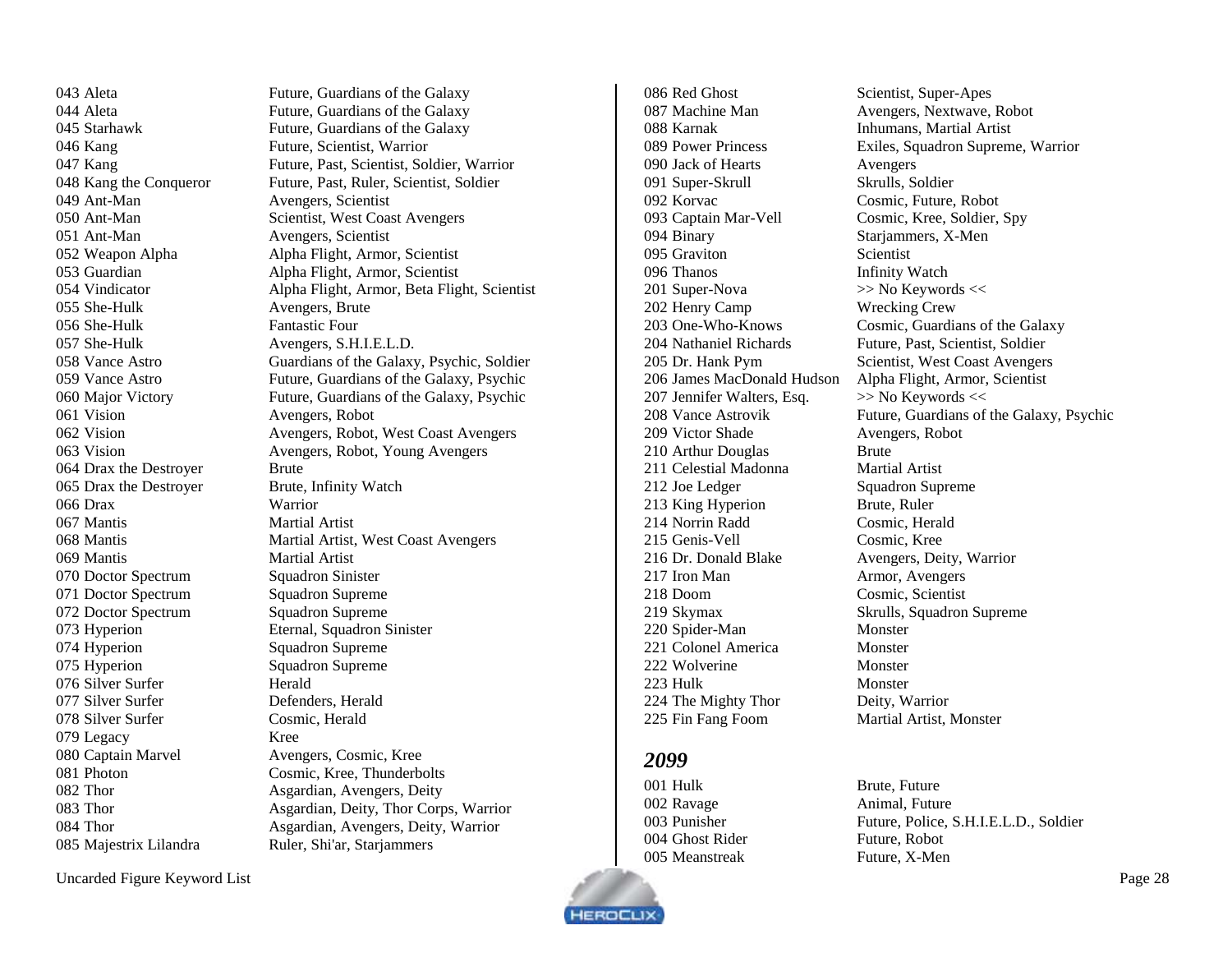| 006 Junkpile | Brute, Future, Police, S.H.I.E.L.D., X-Men     |
|--------------|------------------------------------------------|
| 007 Doom     | Armor, Future, Mystical, Politician, Scientist |

#### <span id="page-28-0"></span>*Origin*

001 Blackhawks Blackhawks, Past, Soldier 002 Blackhawks Blackhawks, Past, Soldier 007 Robotman Doom Patrol, Robot 008 Robotman Doom Patrol, Robot 009 Robotman Doom Patrol, Robot 012 Ray Freedom Fighters 014 Wildcat Justice Society 015 Wildcat Justice Society 016 Damage Teen 017 Damage Teen, Teen Titans 018 Damage Justice Society 019 Halo Outsiders, Teen 020 Halo Outsiders 021 Halo Outsiders 023 Mano Fatal Five, Future 024 Mano Fatal Five, Future 025 Shadow Thief Injustice League 026 Shadow Thief  $\gg$  No Keywords << 027 Shadow Thief Society 028 Knockout Brute, Female Furies 029 Knockout Brute, Suicide Squad 031 Copperhead Gotham City 032 Copperhead Suicide Squad 033 Copperhead Animal, Society 034 Question Detective, Reporter 035 Question Mystical, Reporter 036 Question Detective 037 Animal Man Animal, Forgotten Heroes

003 Blackhawk Blackhawks, Past, Soldier Phantom Lady All-Star Squadron, Freedom Fighters Phantom Lady Freedom Fighters, Spy Phantom Lady Freedom Fighters, Martial Artist, Spy Ray Forgotten Heroes, Justice League of America, Teen Ray Justice League of America, Justice League Task Force, Teen, Young Justice Wildcat All-Star Squadron, Justice Society 022 Mano Fatal Five, Future, Mutant Knockout Brute, Secret Six, Society

039 Animal Man Animal 040 Cat-Man  $\gg$  No Keywords << 041 Cat-Man  $\gg$  No Keywords << 042 Cat-Man Secret Six 045 Booster Gold Celebrity 046 Atom Scientist 047 Atom Teen Titans 055 Supergirl Teen 056 Supergirl Teen 061 Wonder Girl Teen, Young Justice 062 Wonder Girl Teen, Teen Titans 063 Wonder Girl Teen, Teen Titans 064 Cyborg Superman Metropolis, Robot 065 Cyborg Superman Robot 066 Cyborg Superman Manhunters, Robot 067 Steel Armor, Metropolis 070 Mister Miracle New Gods 072 Mister Miracle New Gods 074 Valor L.E.G.I.O.N., Teen 078 Green Lantern Checkmate, Justice Society

038 Animal Man Animal, Justice League Europe 043 Booster Gold Celebrity, Future, Justice League International, Metropolis 044 Booster Gold Conglomerate, Extreme Justice, Justice League International, Super Buddies 048 Atom Justice League of America, Scientist 049 Mirror Master Injustice Gang, Rogues 050 Mirror Master Rogues, Secret Society of Super Villains 051 Mirror Master Injustice Gang, Rogues 052 Triplicate Girl Future, Legion of Super Heroes, Teen 053 Triplicate Girl Future, Legion of Super Heroes, Teen 054 Triplicate Girl Future, Legion of Super Heroes, Teen 057 Supergirl Legion of Super Heroes, Teen 058 Hawkman All-Star Squadron, Justice Society 059 Hawkman Justice League of America 060 Hawkman Justice Society, Warrior 068 Steel Armor, Justice League, Scientist 069 Steel Armor, Metropolis, Scientist 071 Mister Miracle Justice League International, New Gods 073 Mon-El Legion of Super Heroes, Teen 075 M'onel Legion of Super Heroes, Teen 076 Green Lantern All-Star Squadron, Justice Society, Mystical 077 Sentinel Justice Society, Mystical